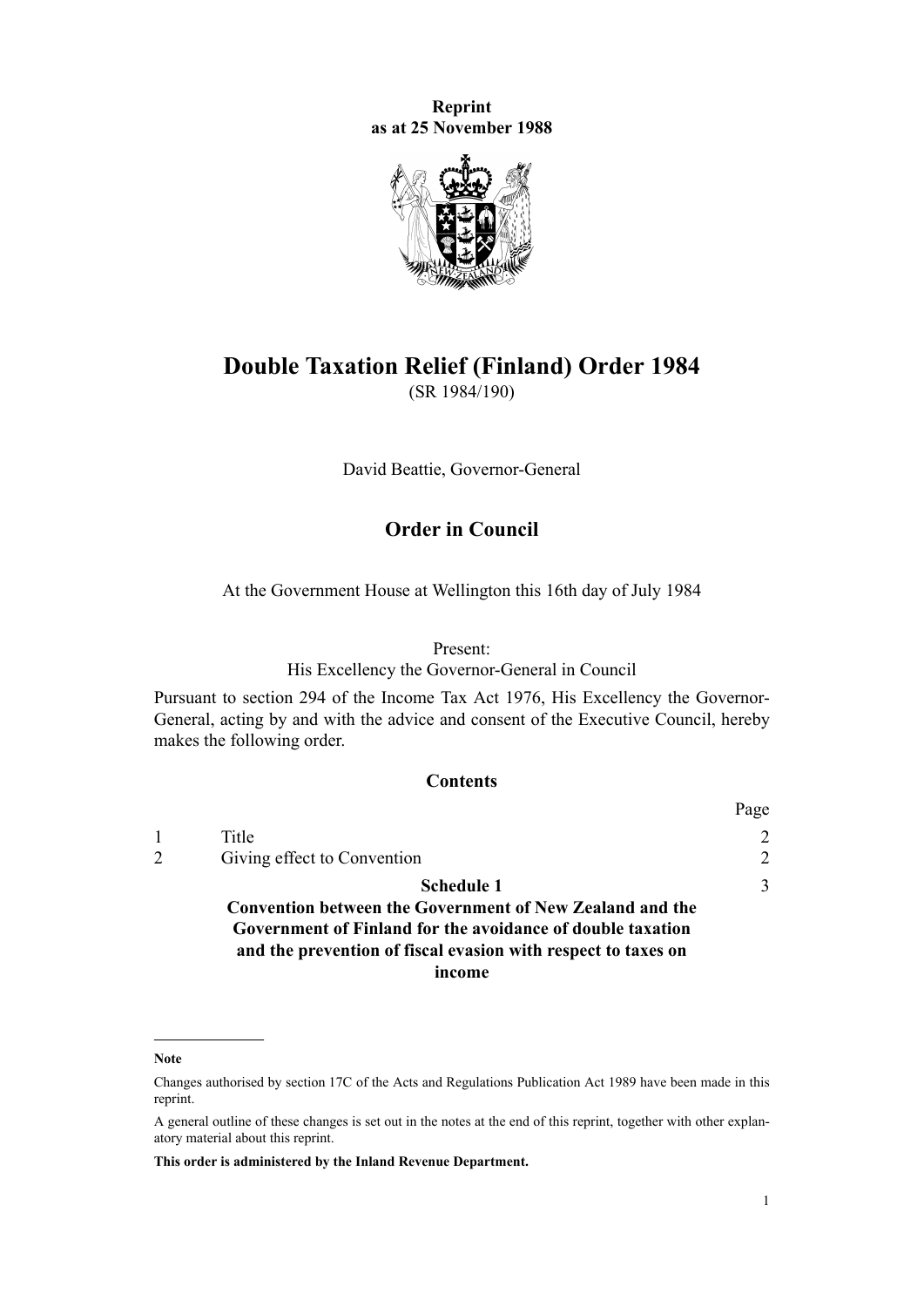[23](#page-22-0)

#### **[Schedule 2](#page-22-0) [Second Protocol](#page-22-0)**

<span id="page-1-0"></span>**[Protocol to amend the Convention between the Government of](#page-22-0) [New Zealand and the Government of Finland for the](#page-22-0) [avoidance of double taxation and the prevention of fiscal](#page-22-0) [evasion with respect to taxes on income](#page-22-0)**

## **Order**

### **1 Title**

This order may be cited as the Double Taxation Relief (Finland) Order 1984.

#### **2 Giving effect to Convention**

It is hereby declared that the arrangements specified in the Convention set out in [Schedules 1](#page-2-0) and [2,](#page-22-0) being arrangements that have been made with the Government of Finland with a view to affording relief from double taxation in relation to income tax and excess retention tax imposed under the Income Tax Act 1976 and the income taxes imposed by the laws of Finland, shall, in relation to income tax and excess retention tax imposed under that Act, and notwithstanding anything in that Act or any other enactment, have effect from 1 April 1985 according to the tenor of the Convention.

Clause 2: amended (with effect on 8 May 1988), on 25 November 1988, by clause 2(1) of the Double Taxation Relief (Finland) Order 1984, Amendment No 1 (SR 1988/14).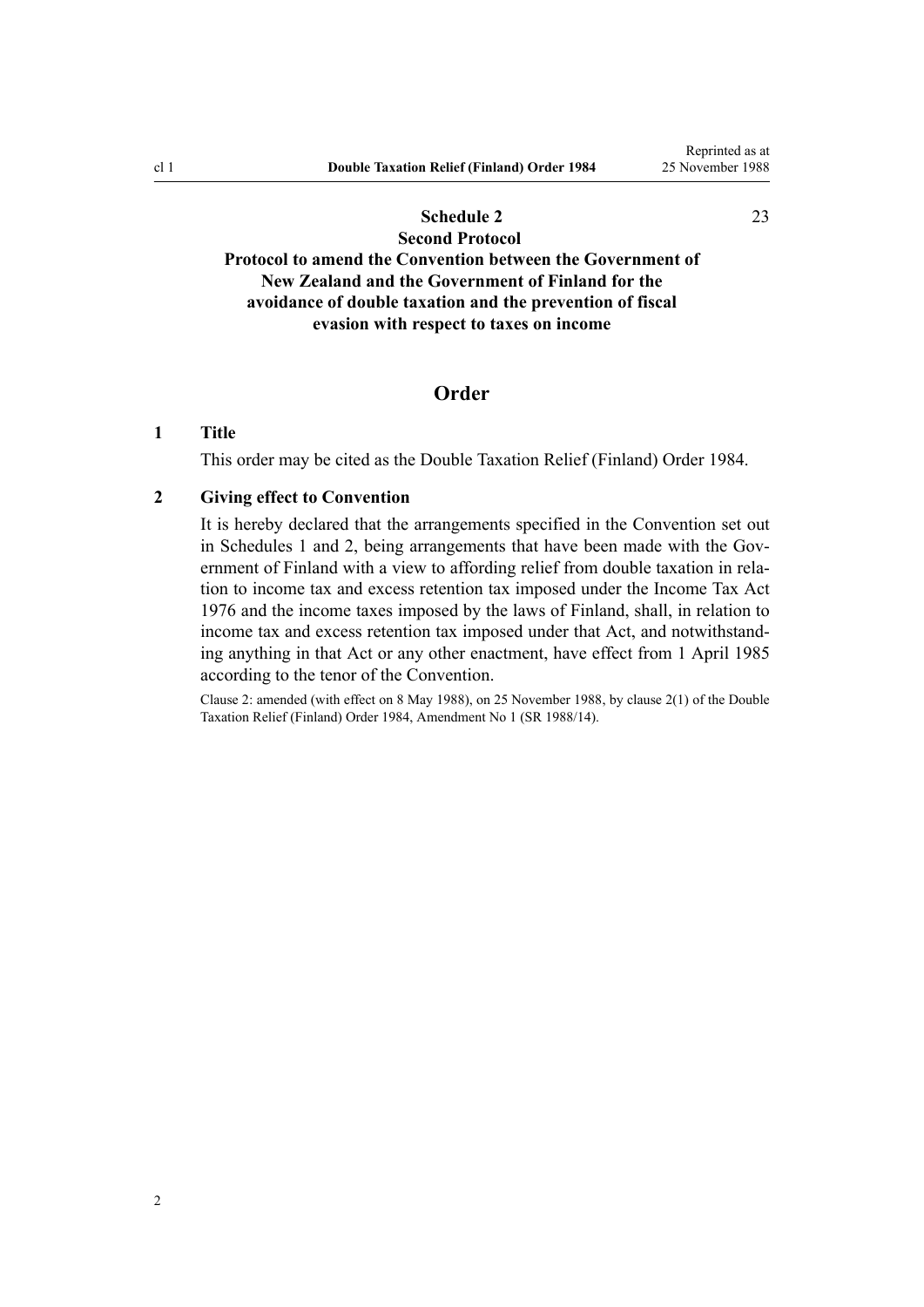## **Schedule 1**

# <span id="page-2-0"></span>**Convention between the Government of New Zealand and the Government of Finland for the avoidance of double taxation and the prevention of fiscal evasion with respect to taxes on income**

Schedule heading: amended (with effect on 8 May 1988), on 25 November 1988, by clause 2(2)(a) of the Double Taxation Relief (Finland) Order 1984, Amendment No 1 (SR 1988/14).

The Government of New Zealand and the Government of Finland,

Desiring to conclude a Convention for the avoidance of double taxation and the prevention of fiscal evasion with respect to taxes on income,

Have agreed as follows:

#### **Article 1**

## **Personal scope**

This Convention shall apply to persons who are residents of one or both of the Contracting States.

## **Article 2**

#### **Taxes covered**

- 1. The existing taxes to which this Convention shall apply are:
	- (a) in the case of New Zealand:

the income tax and the excess retention tax;

(hereinafter referred to as "New Zealand tax");

- (b) in the case of Finland:
	- (i) the state income tax;
	- (ii) the communal tax;
	- (iii) the church tax;
	- (iv) the sailors' tax; and
	- (v) the tax withheld at source from non-residents' income;
	- (hereinafter referred to as "Finnish tax").
- 2. The Convention shall apply also to any identical or substantially similar taxes which are imposed after the date of signature of the Convention in addition to, or in place of, the existing taxes. The competent authorities of the Contracting States shall notify each other of any significant changes which have been made in their respective taxation laws.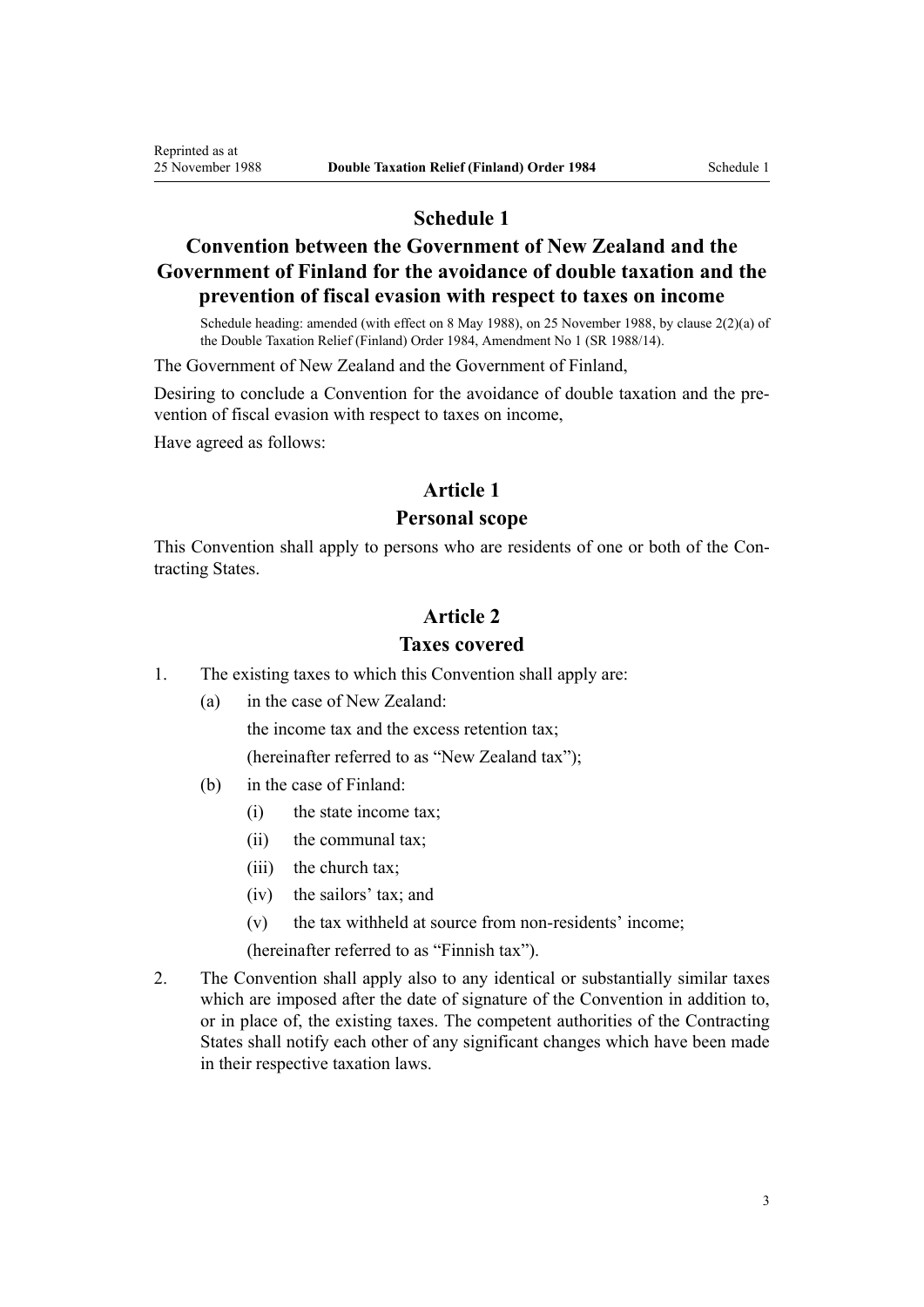## **Article 3 General definitions**

1. For the purposes of this Convention, unless the context otherwise requires:

- (a) (i) the term "New Zealand", when used in a geographical sense, means the metropolitan territory of New Zealand (including the outlying islands) but does not include the Cook Islands, Niue or Tokelau; it also includes areas adjacent to the territorial sea of the metropolitan territory of New Zealand (including the outlying islands) which by New Zealand legislation and in accordance with international law have been, or may hereafter be, designated as areas over which New Zealand has sovereign rights for the purposes of exploring them or of exploring, exploiting, conserving and managing the natural resources of the sea, or of the sea-bed and subsoil;
	- (ii) the term "Finland" means the Republic of Finland and, when used in a geographical sense, means the territory of the Republic of Finland, and any area adjacent to the territorial waters of the Republic of Finland within which, under the laws of Finland and in accordance with international law, the rights of Finland with respect to the exploration and exploitation of the natural resources of the sea-bed and its subsoil may be exercised;
- (b) the term "person" includes an individual, a company and any other body of persons;
- (c) the term "company" means any body corporate or any entity which is treated as a body corporate for tax purposes;
- (d) the terms "enterprise of a Contracting State" and "enterprise of the other Contracting State" mean respectively an enterprise carried on by a resident of a Contracting State and an enterprise carried on by a resident of the other Contracting State;
- (e) the term "national" means any individual possessing citizenship of a Contracting State and any legal person, partnership or association deriving its status as such from the law in force in a Contracting State;
- (f) the term "international traffic" means any transport by a ship or aircraft operated by an enterprise which has its place of effective management in a Contracting State, except when the ship or aircraft is operated solely between places in the other Contracting State;
- (g) the term "competent authority" means:
	- (i) in the case of New Zealand, the Commissioner of Inland Revenue or his authorised representative;
	- (ii) in the case of Finland, the Ministry of Finance or its authorised representative.
- 2. In determining for the purposes of Articles 10, 11 or 12, whether dividends, interest or royalties are beneficially owned by a resident of New Zealand, divi-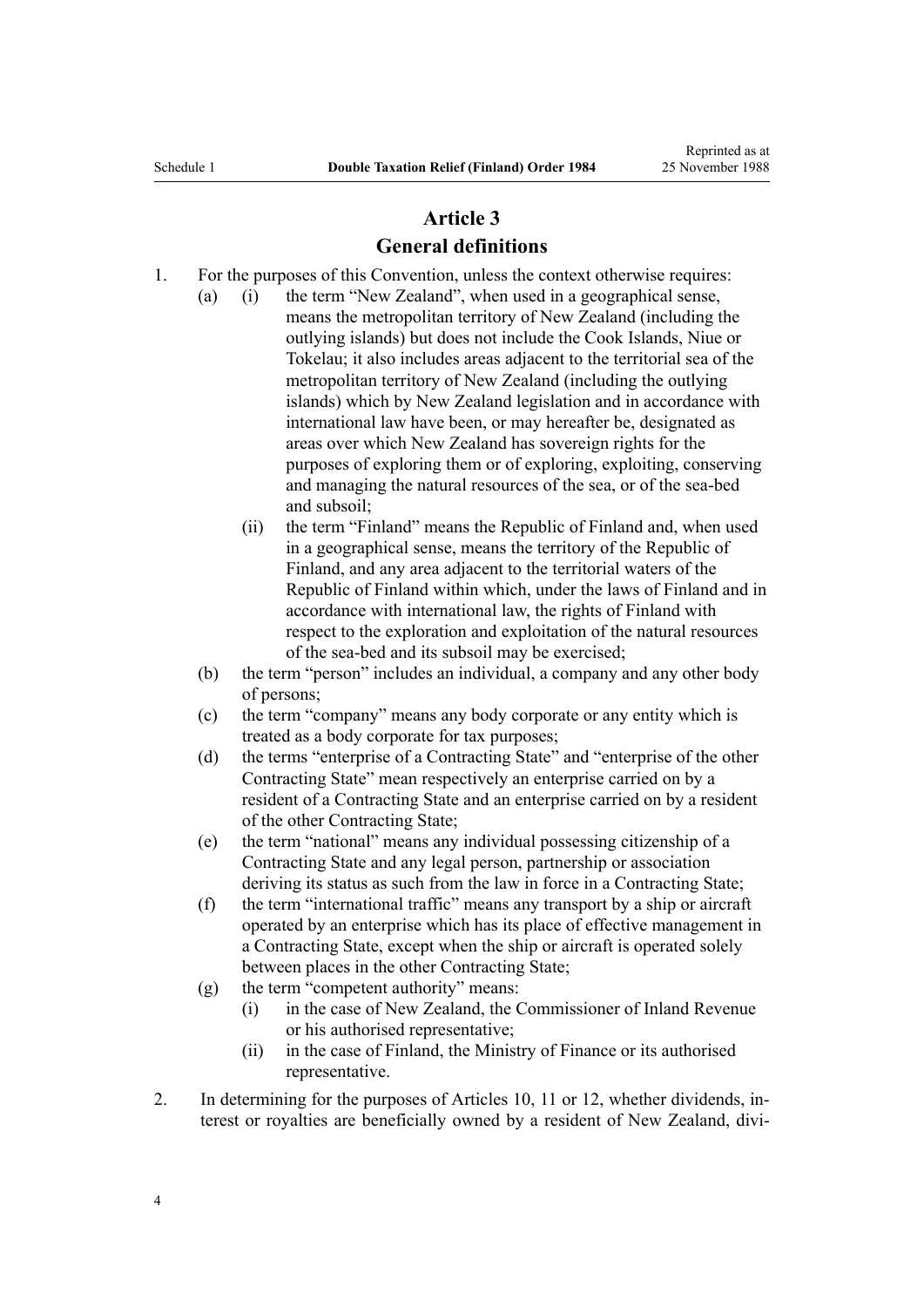Reprinted as at

dends, interest or royalties in respect of which a trustee is subject to tax in New Zealand shall be treated as being beneficially owned by that trustee.

- 3. In the Convention, the terms "New Zealand tax" and "Finnish tax" do not include any charge imposed as a penalty under the law of either Contracting State relating to the taxes to which the Convention applies by virtue of Article 2.
- 4. As regards the application of the Convention by a Contracting State, any term not defined therein shall, unless the context otherwise requires, have the meaning which it has under the laws of that State concerning the taxes to which the Convention applies.

#### **Article 4**

#### **Fiscal domicile**

- 1. For the purposes of this Convention, the term "resident of a Contracting State" means any person who, under the laws of that State, is liable to tax therein by reason of his domicile, residence, place of management or any other criterion of a similar nature. An undivided estate of a deceased person shall, for the purposes of taxation in Finland, be deemed to be a resident of the Contracting State of which the deceased was a resident at the time of his death according to the preceding sentence or the provisions of paragraph 2. However, the term "resident of a Contracting State" does not include any person who is liable to tax in that State in respect only of income from sources in that State.
- 2. Where by reason of the provisions of paragraph 1 an individual is a resident of both Contracting States, then his status shall be determined as follows:
	- (a) he shall be deemed to be a resident of the State in which he has a permanent home available to him; if he has a permanent home available to him in both States, he shall be deemed to be a resident of the State with which his personal and economic relations are closer (centre of vital interests);
	- (b) if the State in which he has his centre of vital interests cannot be determined, or if he has not a permanent home available to him in either State, he shall be deemed to be a resident of the State in which he has an habitual abode;
	- (c) if he has an habitual abode in both States or in neither of them, he shall be deemed to be a resident of the State of which he is a national;
	- (d) if he is a national of both States or of neither of them, the competent authorities of the Contracting States shall settle the question by mutual agreement.
- 3. Where by reason of the provisions of paragraph 1 a person other than an individual is a resident of both Contracting States, then it shall be deemed to be a resident of the State in which its place of effective management is situated.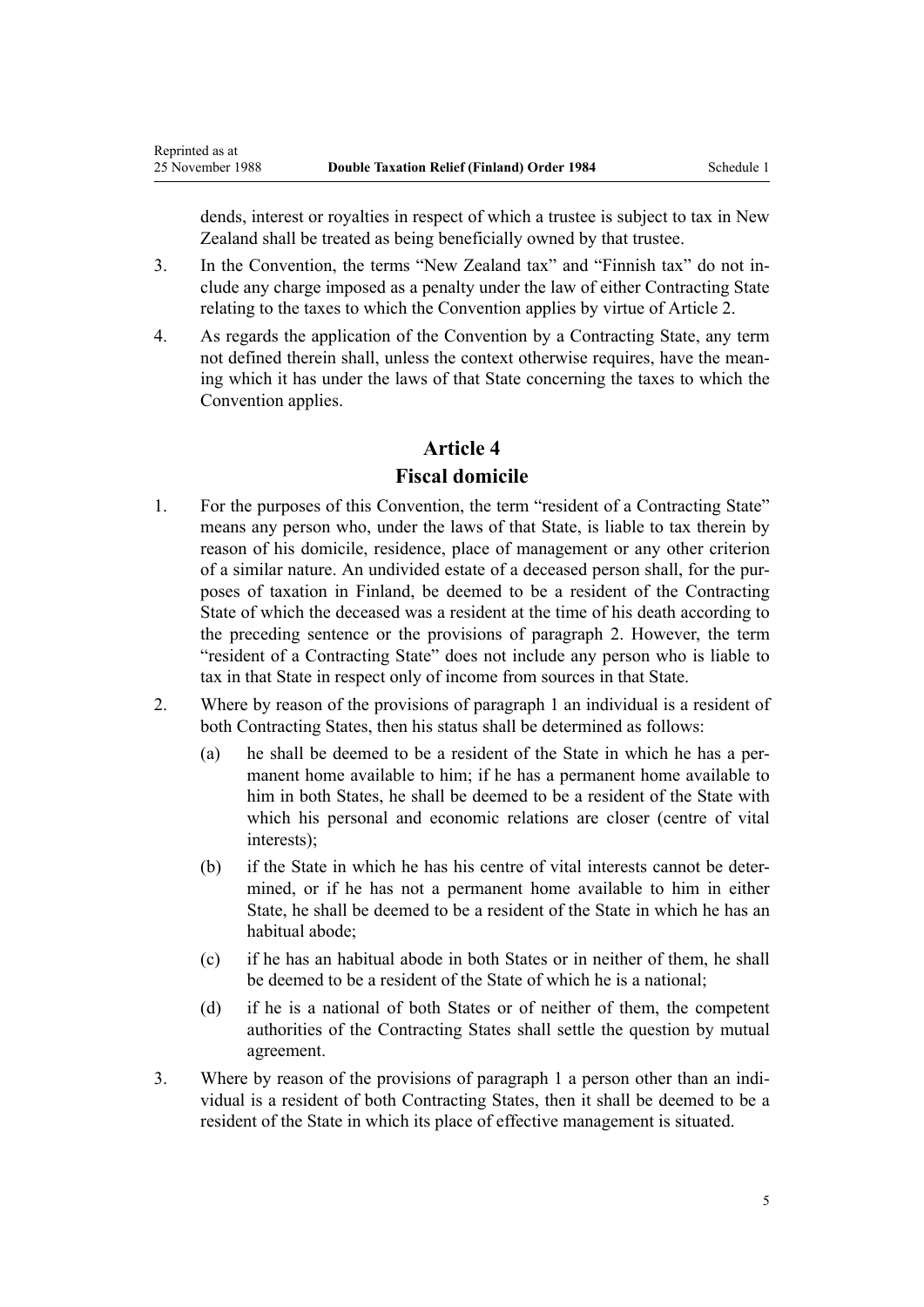### **Permanent establishment**

- 1. For the purposes of this Convention, the term "permanent establishment" means a fixed place of business through which the business of an enterprise is wholly or partly carried on.
- 2. The term "permanent establishment" includes especially:
	- (a) a place of management;
	- (b) a branch;
	- (c) an office;
	- (d) a factory;
	- (e) a workshop, and
	- (f) a mine, an oil or gas well, a quarry or any other place of extraction of natural resources.
- 3. A building site or construction or installation project constitutes a permanent establishment only if it lasts more than twelve months.
- 4. Notwithstanding the preceding provisions of this Article, the term "permanent establishment" shall be deemed not to include:
	- (a) the use of facilities solely for the purpose of storage, display or delivery of goods or merchandise belonging to the enterprise;
	- (b) the maintenance of a stock of goods or merchandise belonging to the enterprise solely for the purpose of storage, display or delivery;
	- (c) the maintenance of a stock of goods or merchandise belonging to the enterprise solely for the purpose of processing by another enterprise;
	- (d) the maintenance of a fixed place of business solely for the purpose of purchasing goods or merchandise or of collecting information, for the enterprise;
	- (e) the maintenance of a fixed place of business solely for the purpose of carrying on, for the enterprise, any other activity of a preparatory or auxiliary character;
	- (f) the maintenance of a fixed place of business solely for any combination of activities mentioned in sub-paragraphs (a) to (e), provided that the overall activity of the fixed place of business resulting from this combination is of a preparatory or auxiliary character.
- 5. An enterprise of a Contracting State shall be deemed to have a permanent establishment in the other Contracting State if:
	- (a) it carries on supervisory activities in that other State for more than twelve months in connection with a construction, installation or assembly project which is being undertaken in that other State; or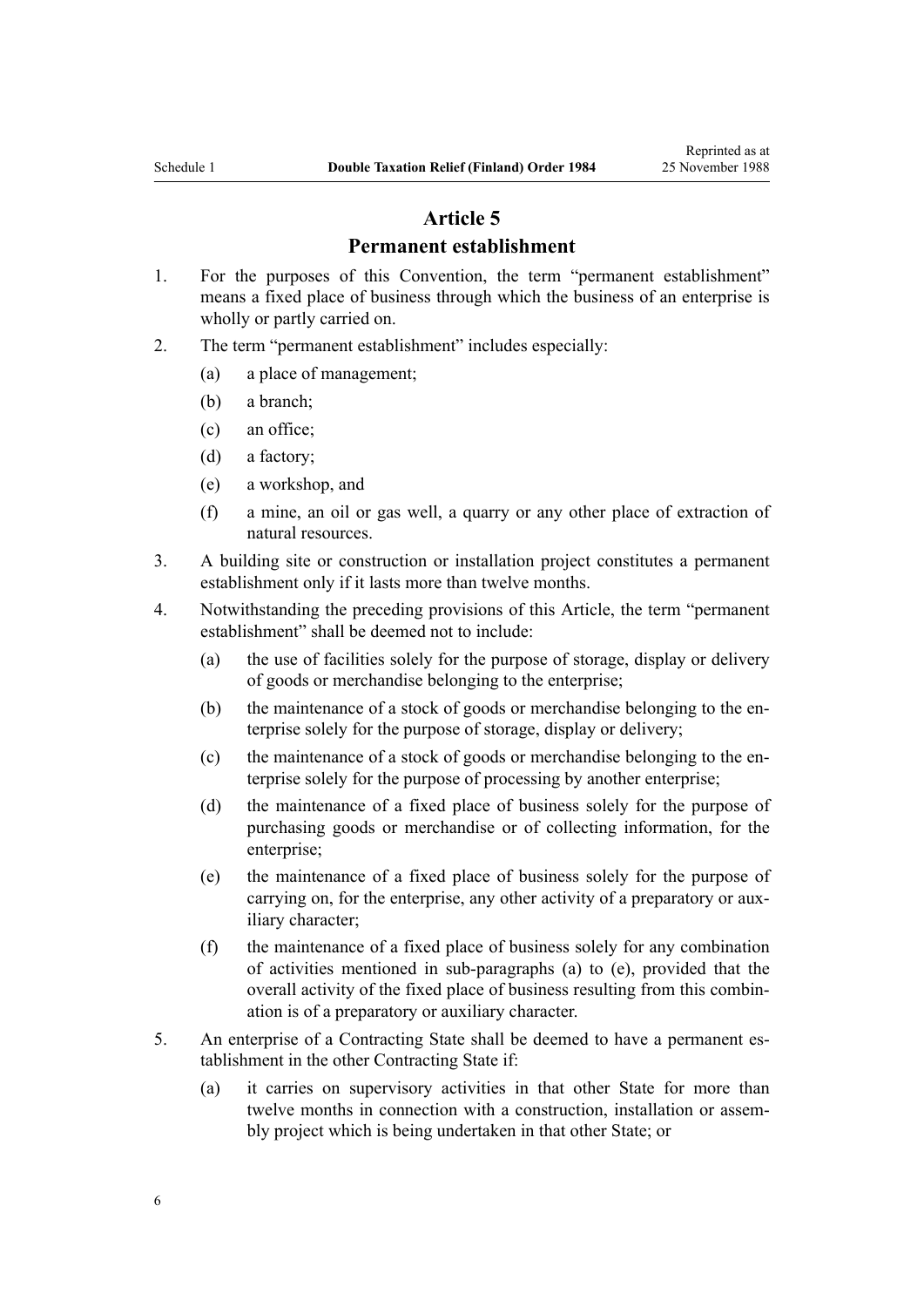- (b) substantial equipment or machinery is for more than twelve months in that other State being used by, for or under contract with the enterprise.
- 6. Notwithstanding the provisions of paragraphs 1 and 2, where a person—other than an agent of an independent status to whom paragraph 7 applies—is acting on behalf of an enterprise and has, and habitually exercises, in a Contracting State an authority to conclude contracts in the name of the enterprise, that enterprise shall be deemed to have a permanent establishment in that State in respect of any activities which that person undertakes for the enterprise, unless the activities of such person are limited to those mentioned in paragraph 4 which, if exercised through a fixed place of business, would not make this fixed place of business a permanent establishment under the provisions of that paragraph.
- 7. An enterprise shall not be deemed to have a permanent establishment in a Contracting State merely because it carries on business in that State through a broker, general commission agent or any other agent of an independent status, provided that such persons are acting in the ordinary course of their business.
- 8. The fact that a company which is a resident of a Contracting State controls or is controlled by a company which is a resident of the other Contracting State, or which carries on business in that other State (whether through a permanent establishment or otherwise), shall not of itself constitute either company a permanent establishment of the other.

# **Article 6 Income from real property**

- 1. Income derived by a resident of Contracting State from real property (including income from agriculture or forestry) situated in the other Contracting State may be taxed in that other State.
- 2. (a) The term "real property" shall, subject to the provisions of subparagraphs (b) and (c), have the meaning which it has under the law of the Contracting State in which the property in question is situated.
	- (b) The term "real property" shall in any case include property accessory to real property, livestock and equipment used in agriculture and forestry, rights to which the provisions of general law respecting landed property apply, usufruct of real property and rights to variable or fixed payments as consideration for the working of, or the right to work, mineral deposits, sources and other natural resources.
	- (c) Ships, boats and aircraft shall not be regarded as real property.
- 3. The provisions of paragraph 1 shall apply to income derived from the direct use, letting, or use in any other form of real property.
- 4. Where the ownership of shares or other corporate rights in a company entitles the owner of such shares or corporate rights to the enjoyment of real property held by the company, the income from the direct use, letting, or use in any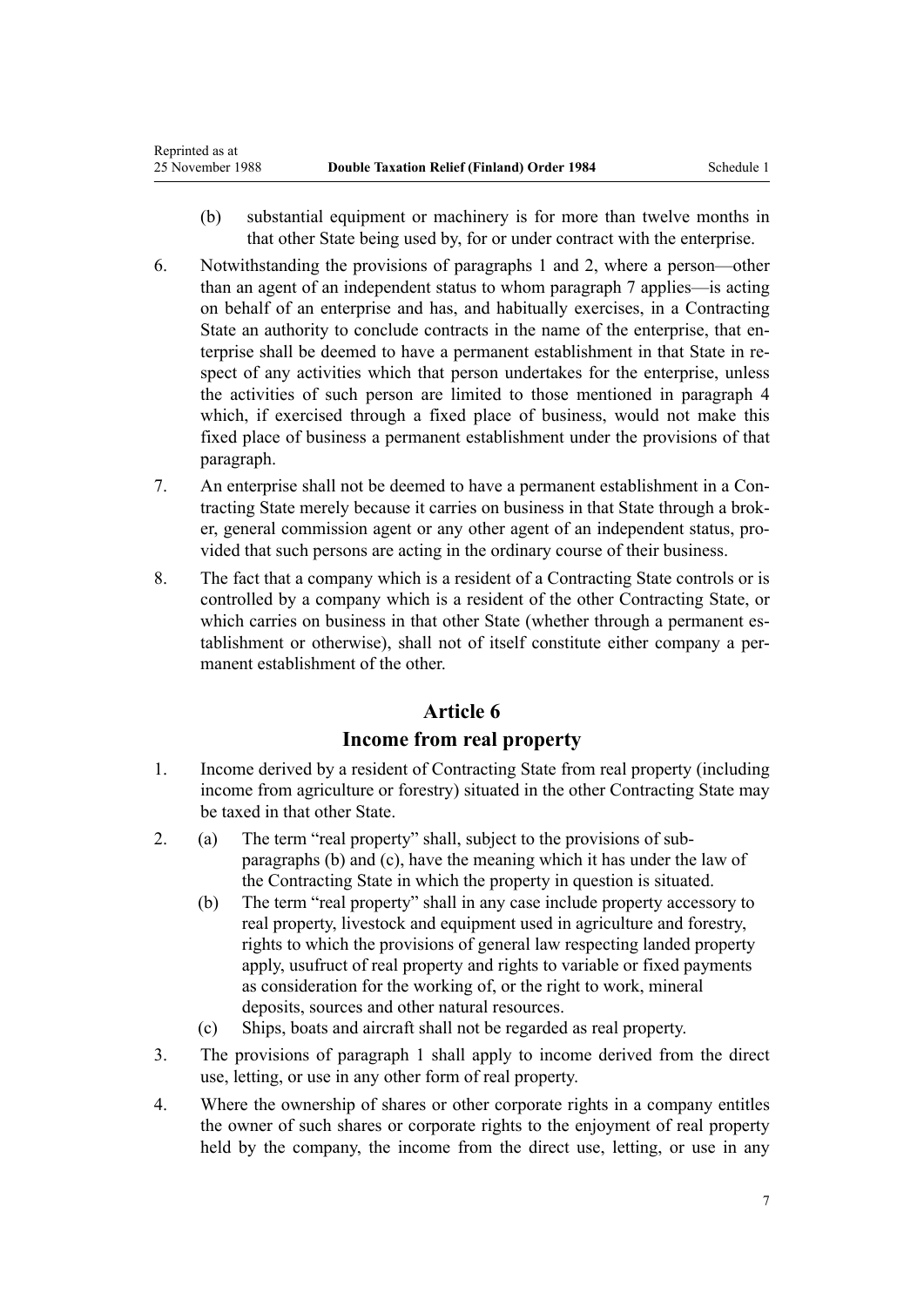other form of such right of enjoyment may be taxed in the Contracting State in which the real property is situated.

- 5. The provisions of paragraphs 1 and 3 shall also apply to the income from real property of an enterprise and to income from real property used for the performance of independent personal services.
- 6. The provisions of paragraph 4 shall also apply to the income from a right of enjoyment referred to in that paragraph of an enterprise and to income from such right of enjoyment used for the performance of independent personal services.

### **Article 7**

#### **Business profits**

- 1. The profits of an enterprise of a Contracting State shall be taxable only in that State unless the enterprise carries on business in the other Contracting State through a permanent establishment situated therein. If the enterprise carries on business as aforesaid, the profits of the enterprise may be taxed in the other State but only so much of them as is attributable to that permanent establishment.
- 2. Subject to the provisions of paragraph 3, where an enterprise of a Contracting State carries on business in the other Contracting State through a permanent establishment situated therein, there shall in each Contracting State be attributed to that permanent establishment the profits which it might be expected to make if it were a distinct and separate enterprise engaged in the same or similar activities under the same or similar conditions and dealing wholly independently with the enterprise of which it is a permanent establishment.
- 3. In determining the profits of a permanent establishment, there shall be allowed as deductions expenses which are incurred for the purposes of the permanent establishment, including executive and general administrative expenses so incurred, whether in the State in which the permanent establishment is situated or elsewhere.
- 4. Insofar as it has been customary in a Contracting State to determine the profits to be attributed to a permanent establishment on the basis of an apportionment of the total profits of the enterprise to its various parts, nothing in paragraph 2 shall preclude that Contracting State from determining the profits to be taxed by such an apportionment as may be customary. The method of apportionment adopted shall, however, be such that the result shall be in accordance with the principles contained in this Article.
- 5. No profits shall be attributed to a permanent establishment by reason of the mere purchase by that permanent establishment of goods or merchandise for the enterprise.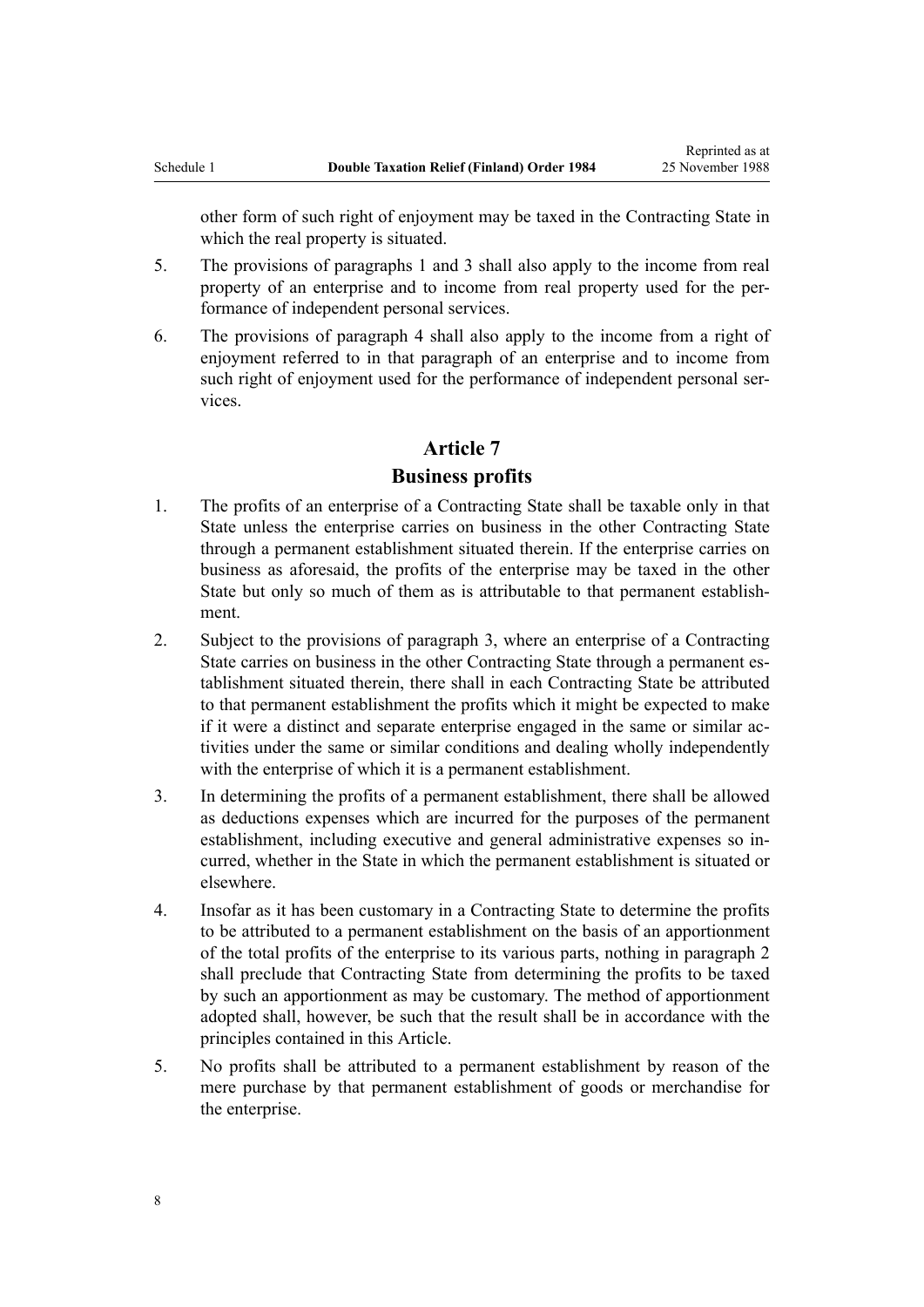- 6. For the purposes of the preceding paragraphs, the profits to be attributed to the permanent establishment shall be determined by the same method year by year unless there is good and sufficient reason to the contrary.
- 7. Where profits include items of income which are dealt with separately in other Articles of this Convention, then the provisions of those Articles shall not be affected by the provisions of this Article.

# **Article 8 Shipping and air transport**

- 1. Profits from the operation of ships or aircraft in international traffic shall be taxable only in the Contracting State in which the place of effective management of the enterprise is situated.
- 2. If the place of effective management of a shipping enterprise is aboard a ship, then it shall be deemed to be situated in the Contracting State in which the home harbour of the ship is situated, or, if there is no such home harbour, in the Contracting State of which the operator of the ship is a resident.
- 3. The provisions of paragraph 1 shall also apply to profits derived from the participation in a pool, a joint business or an international operating agency.

# **Article 9**

# **Associated enterprises**

Where

- (a) an enterprise of a Contracting State participates directly or indirectly in the management, control or capital of an enterprise of the other Contracting State, or
- (b) the same persons participate directly or indirectly in the management, control or capital of an enterprise of a Contracting State and an enterprise of the other Contracting State,

and in either case conditions are made or imposed between the two enterprises in their commercial or financial relations which differ from those which would be made between independent enterprises, then any profits which would, but for those conditions, have accrued to one of the enterprises, but, by reason of those conditions, have not so accrued, may be included in the profits of that enterprise and taxed accordingly.

# **Article 10 Dividends**

1. Dividends paid by a company which is a resident of a Contracting State to a resident of the other Contracting State may be taxed in that other State.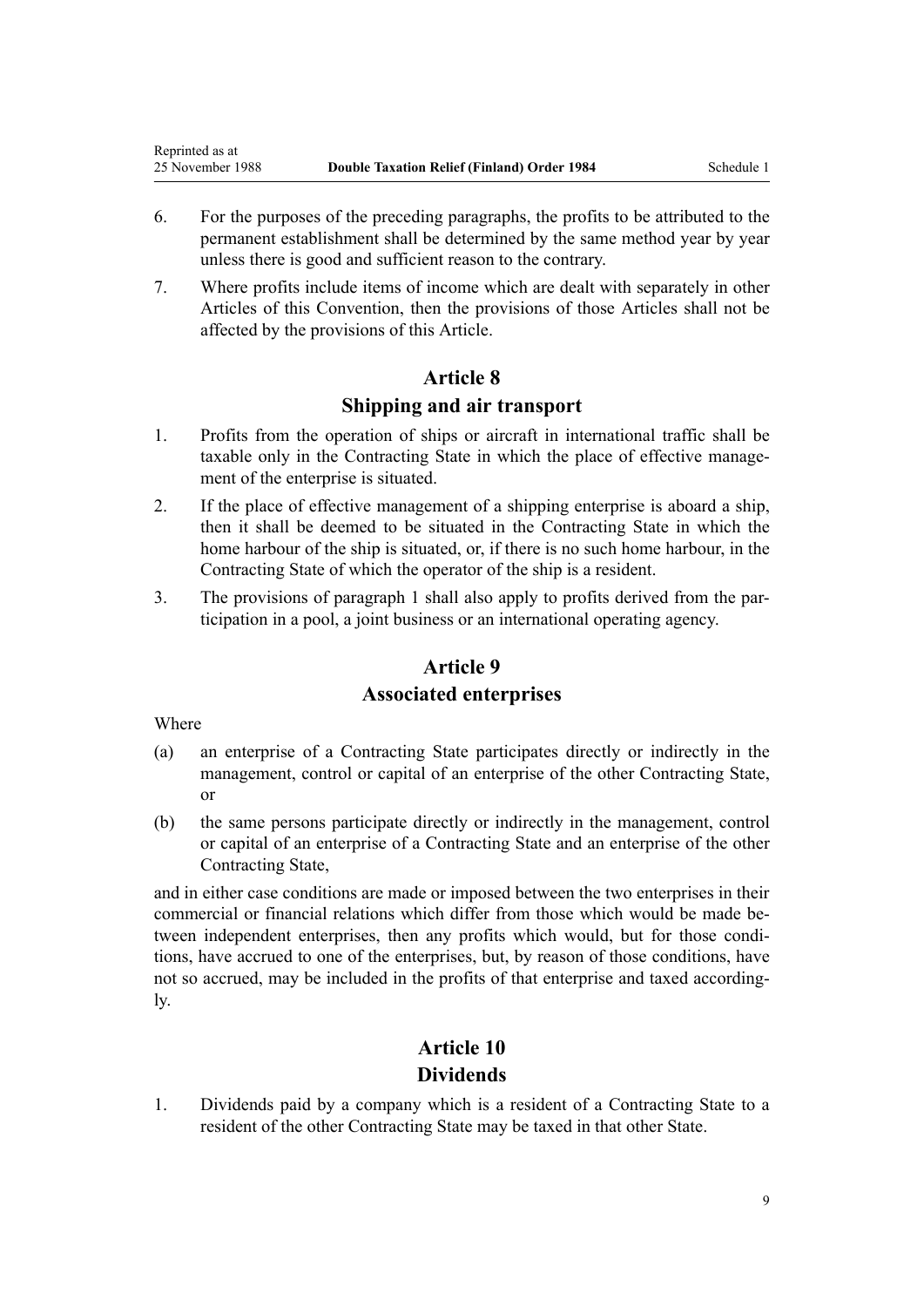2. However, such dividends may also be taxed in the Contracting State of which the company paying the dividends is a resident and according to the laws of that State, but if the recipient is the beneficial owner of the dividends the tax so charged shall not exceed 15 percent of the gross amount of the dividends. The competent authorities of the Contracting State shall by mutual agreement settle the mode of application of this limitation.

This paragraph shall not affect the taxation of the company in respect of the profits out of which the dividends are paid.

- 3. The term "dividends" as used in this Article means income from shares and other income assimilated to income from shares by the taxation law of the Contracting State of which the company making the distribution is a resident.
- 4. The provisions of paragraphs 1 and 2 shall not apply if the beneficial owner of the dividends, being a resident of a Contracting State, carries on business in the other Contracting State of which the company paying the dividends is a resident, through a permanent establishment situated therein, or performs in that other State independent personal services from a fixed base situated therein, and the holding in respect of which the dividends are paid is effectively connected with such permanent establishment or fixed base. In such case the provisions of Article 7 or Article 14, as the case may be, shall apply.
- 5. Where a company which is a resident of a Contracting State derives profits or income from the other Contracting State, that other State may not impose any tax on the dividends paid by the company, except insofar as such dividends are paid to a resident of that other State or insofar as the holding in respect of which the dividends are paid is effectively connected with a permanent establishment or a fixed base situated in that other State, nor subject the company's undistributed profits to a tax on the company's undistributed profits, even if the dividends paid or the undistributed profits consist wholly or partly of profits or income arising in such other State.

# **Article 11**

## **Interest**

- 1. Interest arising in a Contracting State and paid to a resident of the other Contracting State may be taxed in that other State.
- 2. However, such interest may also be taxed in the Contracting State in which it arises and according to the laws of that State, but if the recipient is the beneficial owner of the interest the tax so charged shall not exceed 10 percent of the gross amount of the interest. The competent authorities of the Contracting States shall by mutual agreement settle the mode of application of this limitation.
- 3. The term "interest" as used in this Article means income from debt-claims of every kind, whether or not secured by mortgage and whether or not carrying a right to participate in the debtor's profits, and in particular, income from gov-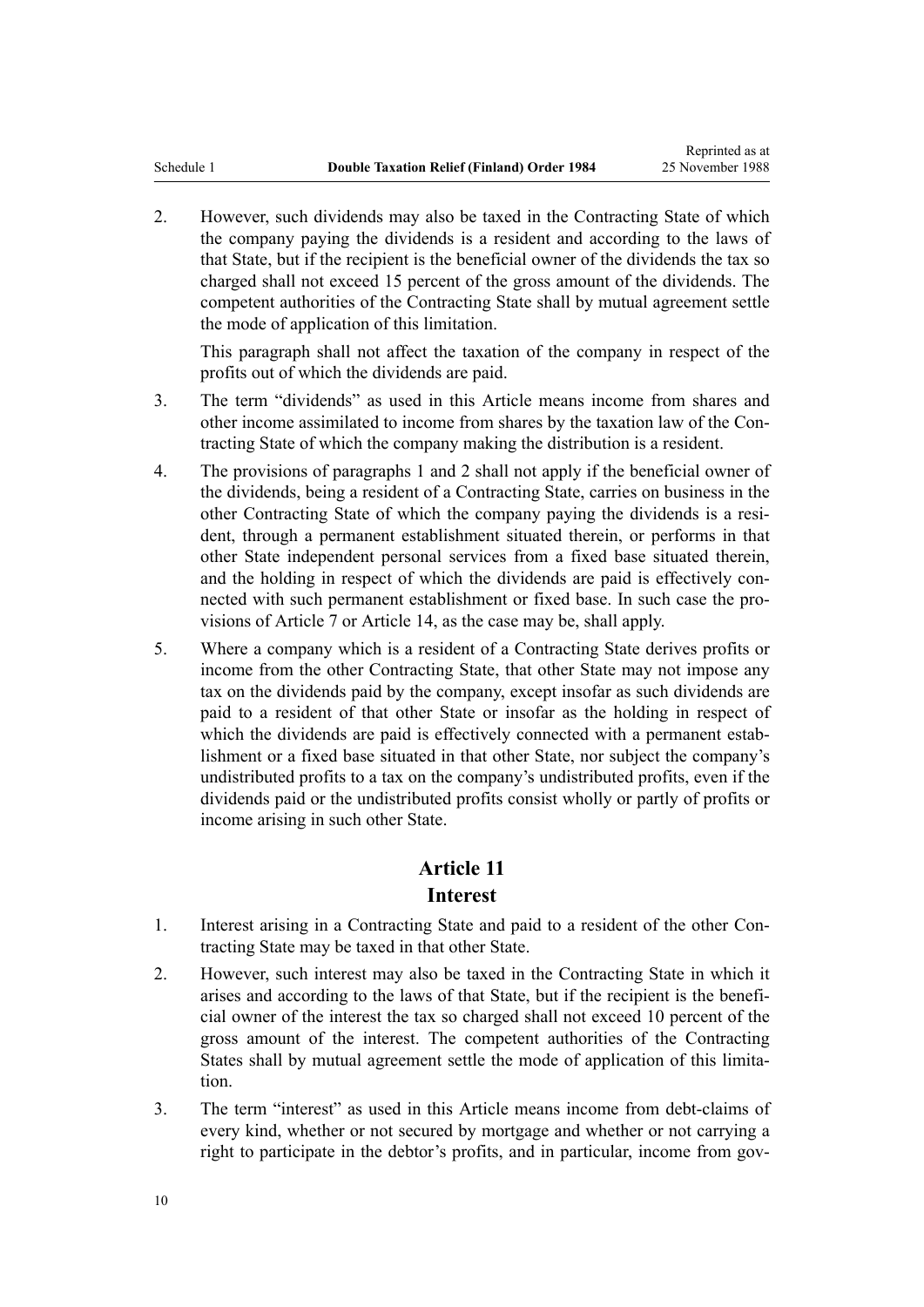Reprinted as at

ernment securities and income from bonds or debentures, including premiums and prizes attaching to such securities, bonds or debentures. However, this term does not include income dealt with in Article 10. Penalty charges for late payment shall not be regarded as interest for the purpose of this Article.

- 4. The provisions of paragraphs 1 and 2 shall not apply if the beneficial owner of the interest, being a resident of a Contracting State, carries on business in the other Contracting State in which the interest arises, through a permanent establishment situated therein, or performs in that other State independent personal services from a fixed base situated therein, and the debt-claim in respect of which the interest is paid is effectively connected with such permanent establishment or fixed base. In such case, the provisions of Article 7 or Article 14, as the case may be, shall apply.
- 5. Interest shall be deemed to arise in a Contracting State when the payer is that State itself, a statutory body, a local authority or a resident of that State. Where, however, the person paying the interest, whether he is a resident of a Contracting State or not, has in a Contracting State a permanent establishment or a fixed base in connection with which the indebtedness on which the interest is paid was incurred, and such interest is borne by such permanent establishment or fixed base, then such interest shall be deemed to arise in the State in which the permanent establishment or fixed base is situated.
- 6. Where, by reason of a special relationship between the payer and the beneficial owner or between both of them and some other person, the amount of the interest, having regard to the debt-claim for which it is paid, exceeds the amount which would have been agreed upon by the payer and the beneficial owner in the absence of such relationship, the provisions of this Article shall apply only to the last-mentioned amount. In such case, the excess part of the payments shall remain taxable according to the laws of each Contracting State, due regard being had to the other provisions of this Convention.

## **Article 12**

## **Royalties**

- 1. Royalties arising in a Contracting State and paid to a resident of the other Contracting State may be taxed in that other State.
- 2. However, such royalties may also be taxed in the Contracting State in which they arise and according to the laws of that State, but if the recipient is the beneficial owner of the royalties the tax so charged shall not exceed 10 percent of the gross amount of the royalties. The competent authorities of the Contracting States shall by mutual agreement settle the mode of application of this limitation.
- 3. The term "royalties" as used in this Article means payments of any kind received as a consideration for the use of, or the right to use, any copyright of literary, artistic or scientific work including cinematograph films, films or vid-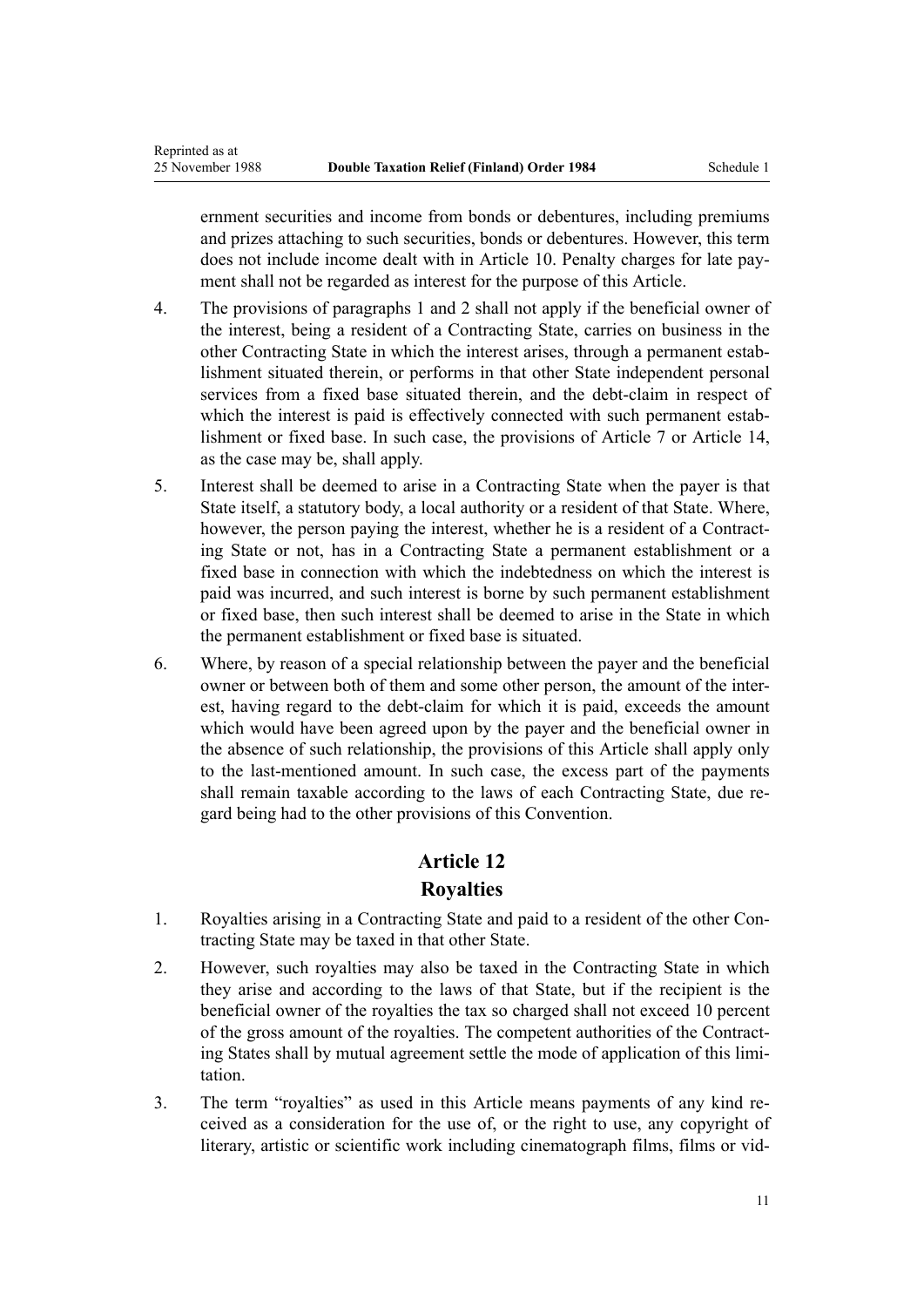eo tapes for use in connection with television or tapes for use in connection with radio broadcasting, any patent, trade mark, design or model, plan, secret formula or process, or for the use of, or the right to use, industrial, commercial, or scientific equipment, or for information concerning industrial, commercial or scientific experience.

- 4. The provisions of paragraphs 1 and 2 shall not apply if the beneficial owner of the royalties, being a resident of a Contracting State, carries on business in the other Contracting State in which the royalties arise, through a permanent establishment situated therein, or performs in that other State independent personal services from a fixed base situated therein, and the right or property in respect of which the royalties are paid is effectively connected with such permanent establishment or fixed base. In such case, the provisions of Article 7 or Article 14, as the case may be, shall apply.
- 5. Royalties shall be deemed to arise in a Contracting State when the payer is that State itself, a statutory body, a local authority or a resident of that State. Where, however, the person paying the royalties, whether he is a resident of a Contracting State or not, has in a Contracting State a permanent establishment or a fixed base in connection with which the liability to pay the royalties was incurred, and such royalties are borne by such permanent establishment or fixed base, then such royalties shall be deemed to arise in the State in which the permanent establishment or fixed base is situated.
- 6. Where, by reason of a special relationship between the payer and the beneficial owner or between both of them and some other person, the amount of the royalties, having regard to the use, right or information for which they are paid, exceeds the amount which would have been agreed upon by the payer and the beneficial owner in the absence of such relationship, the provisions of this Article shall apply only to the last-mentioned amount. In such case, the excess part of the payments shall remain taxable according to the laws of each Contracting State, due regard being had to the other provisions of this Convention.

## **Article 13**

### **Alienation of property**

- 1. Income or gains derived by a resident of a Contracting State from the alienation of real property referred to in paragraph 2 of Article 6 and situated in the other Contracting State may be taxed in that other State.
- 2. Income or gains derived by a resident of a Contracting State from the alienation of shares or other corporate rights referred to in paragraph 4 of Article 6 may be taxed in the Contracting State in which the real property held by the company is situated.
- 3. Income or gains from the alienation of personal property forming part of the business property of a permanent establishment which an enterprise of a Contracting State has in the other Contracting State or of personal property pertain-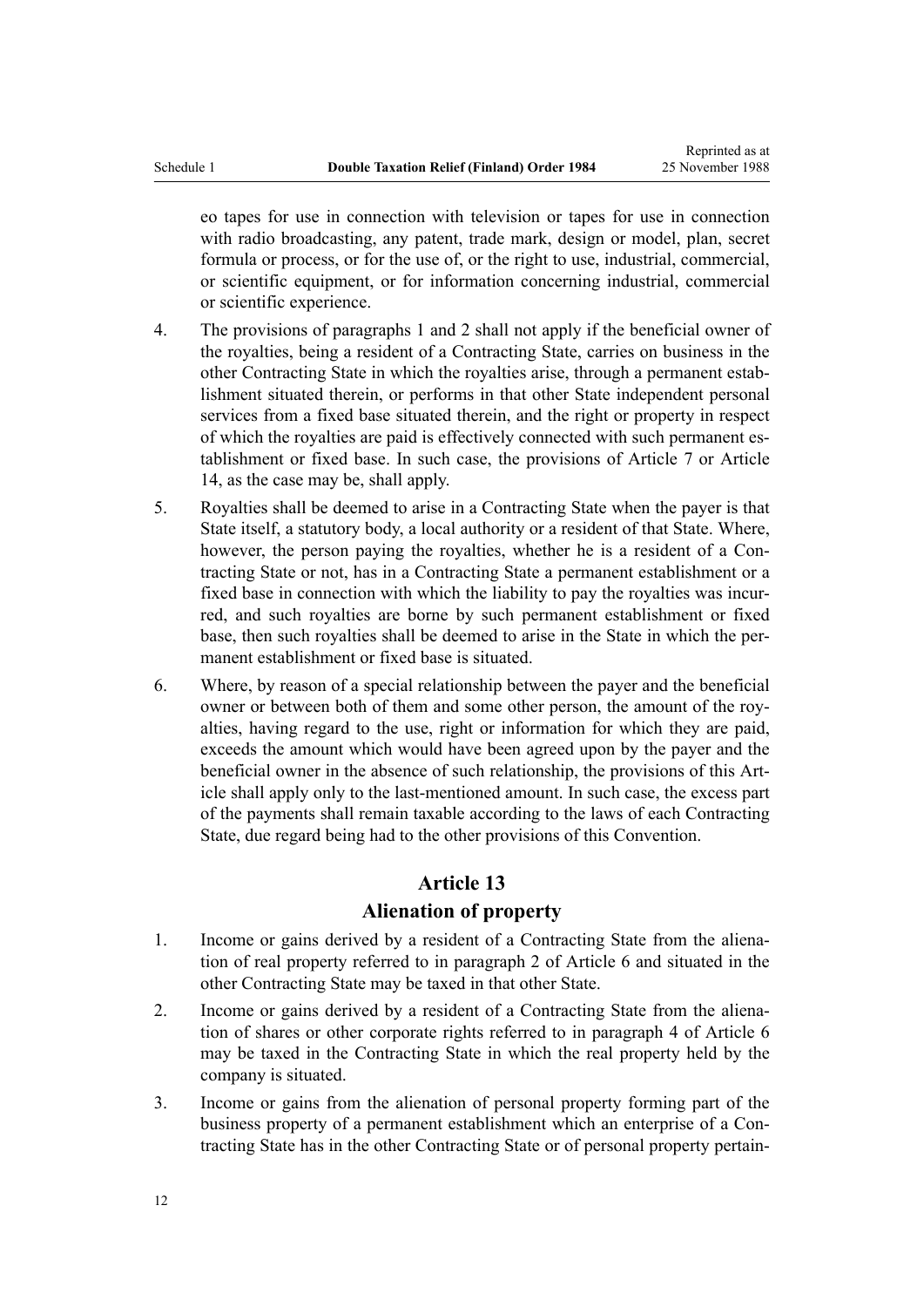Reprinted as at

ing to a fixed base available to a resident of a Contracting State in the other Contracting State for the purpose of performing independent personal services, including such income or gains from the alienation of such a permanent establishment (alone or with the whole enterprise) or of such fixed base, may be taxed in that other State.

- 4. Income or gains from the alienation of ships or aircraft operated in international traffic or personal property pertaining to the operation of such ships or aircraft, shall be taxable only in the Contracting State in which the place of effective management of the enterprise is situated.
- 5. Income or gains from the alienation of any property other than that referred to in the preceding paragraphs, shall be taxable only in the Contracting State of which the alienator is a resident.

# **Article 14 Independent personal services**

- 1. Income derived by a resident of a Contracting State in respect of professional services or other activities of an independent character shall be taxable only in that State unless he has a fixed base regularly available to him in the other Contracting State for the purpose of performing his activities. If he has such a fixed base, the income may be taxed in the other State but only so much of it as is attributable to that fixed base.
- 2. The term "professional services" includes, especially, independent scientific, literary, artistic, educational or teaching activities as well as the independent activities of physicians, lawyers, engineers, architects, dentists and accountants.

### Article 15

## **Dependent personal services**

- 1. Subject to the provisions of Articles 16, 18, 19 and 20, salaries, wages and other similar remuneration derived by a resident of a Contracting State in respect of an employment shall be taxable only in that State unless the employment is exercised in the other Contracting State. If the employment is so exercised, such remuneration as is derived therefrom may be taxed in that other **State**
- 2. Notwithstanding the provisions of paragraph 1, remuneration derived by a resident of a Contracting State in respect of an employment exercised in the other Contracting State shall be taxable only in the first-mentioned State if:
	- (a) the recipient is present in the other State for a period or periods not exceeding in the aggregate 183 days in the fiscal year concerned, or in the taxable period concerned, as the case may be, and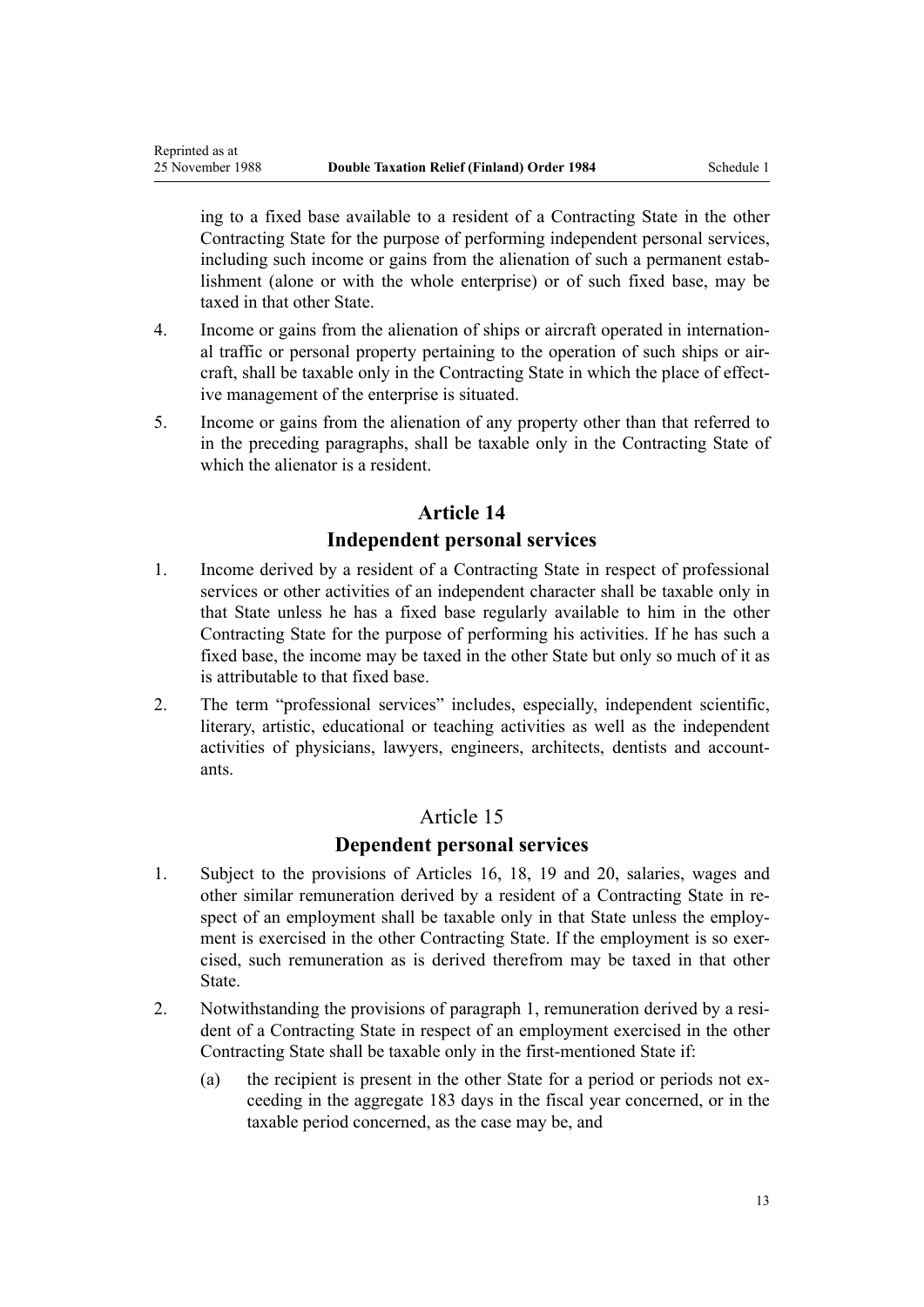- (b) the remuneration is paid by, or on behalf of, an employer who is not a resident of the other State, and
- (c) the remuneration is not borne by a permanent establishment or a fixed base which the employer has in the other State.
- 3. Notwithstanding the preceding provisions of this Article, remuneration derived in respect of an employment exercised aboard a ship or aircraft operated in international traffic, may be taxed in the Contracting State in which the place of effective management of the enterprise is situated.

## **Directors' fees**

Directors' fees and other similar payments derived by a resident of a Contracting State in his capacity as a member of the board of directors or any other similar organ of a company (other than a partnership) which is a resident of the other Contracting State may be taxed in that other State.

# **Article 17 Artistes and athletes**

- 1. Notwithstanding the provisions of Articles 14 and 15, income derived by a resident of a Contracting State as an entertainer, such as a theatre, motion picture, radio or television artiste, or a musician, or as an athlete, from his personal activities as such exercised in the other Contracting State, may be taxed in that other State.
- 2. Where income in respect of personal activities exercised by an entertainer or an athlete in his capacity as such accrues not to the entertainer or athlete himself but to another person, that income may, notwithstanding the provisions of Articles 7, 14 and 15, be taxed in the Contracting State in which the activities of the entertainer or athlete are exercised.

# **Article 18 Pensions**

- 1. Subject to the provisions of paragraph 2 of Article 19, pensions and other similar remuneration paid to a resident of a Contracting State in consideration of past employment shall be taxable only in that State.
- 2. Notwithstanding the provisions of paragraph 1, and subject to the provisions of paragraph 2 of Article 19, pensions and other payments made under the social security legislation of a Contracting State shall be taxable only in that State.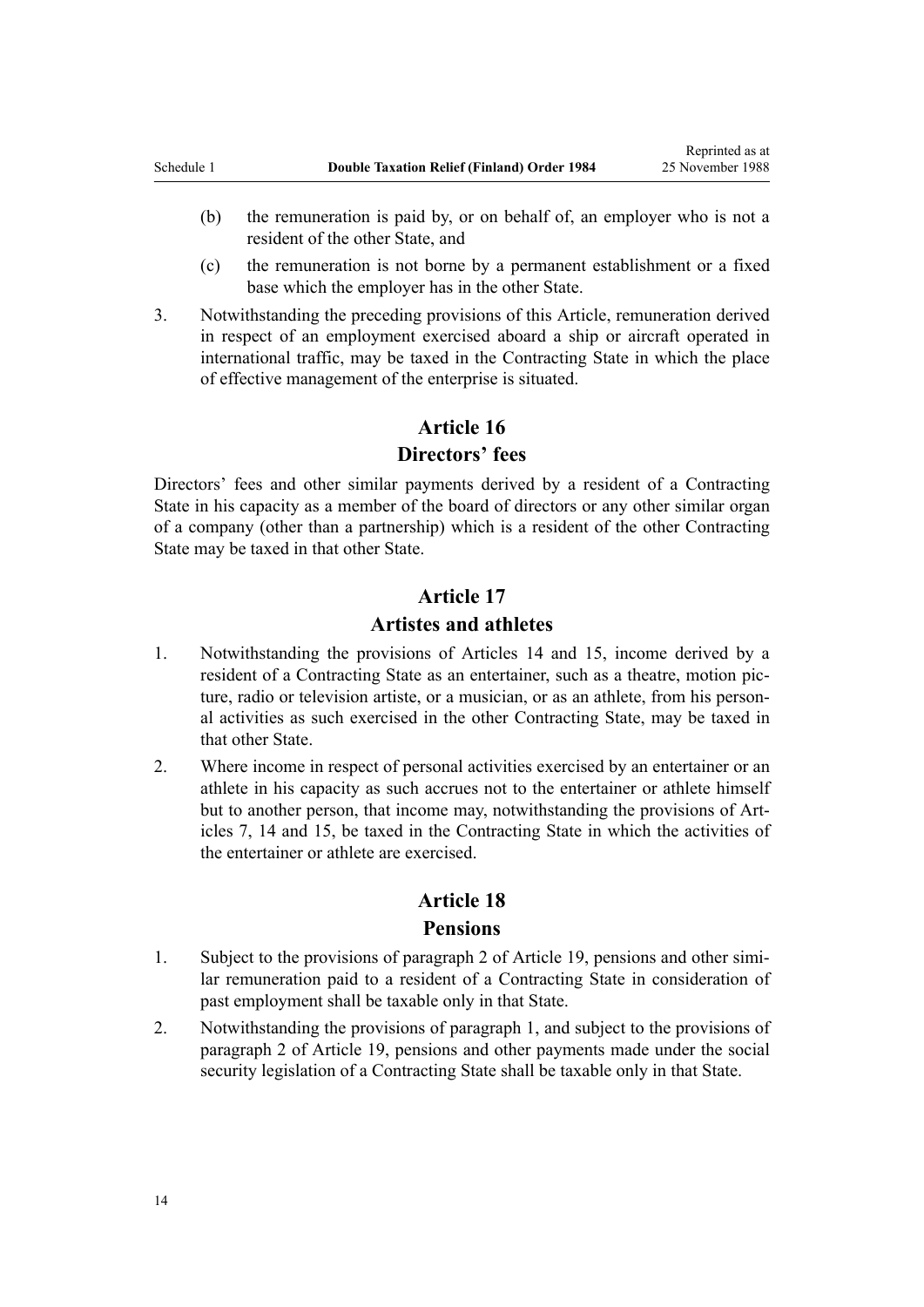## **Government service**

- 1. (a) Remuneration, other than a pension, paid by a Contracting State or a statutory body or a local authority thereof to an individual in respect of services rendered to that State or body or authority shall be taxable only in that State.
	- (b) However, such remuneration shall be taxable only in the Contracting State of which the individual is a resident if the services are rendered in that State and the individual:
		- (i) is a national of that State; or
		- (ii) did not become a resident of that State solely for the purpose of rendering the services.
- 2. (a) Any pension paid by, or out of funds created by, a Contracting State or a statutory body or a local authority thereof to an individual in respect of services rendered to that State or body or authority shall be taxable only in that State.
	- (b) However, such pension shall be taxable only in the Contracting State of which the individual is a resident if he is a national of that State.
- 3. The provisions of Articles 15, 16 and 18 shall apply to remuneration and pensions in respect of services rendered in connection with a business carried on by a Contracting State or a statutory body or a local authority thereof.

# **Article 20**

### **Students**

Payments which a student or business trainee, including a technical, agricultural or forestry trainee, who is or was immediately before visiting a Contracting State a resident of the other Contracting State and who is present in the first-mentioned State solely for the purpose of his education or training receives for the purpose of his maintenance, education or training shall not be taxed in that State, provided that such payments arise from sources outside that State.

# **Article 21**

## **Other income**

Items of income of a resident of a Contracting State which are not expressly mentioned in the foregoing Articles of this Convention shall be taxable only in that State except that, if such income is derived from sources within the other Contracting State, it may also be taxed in that other State.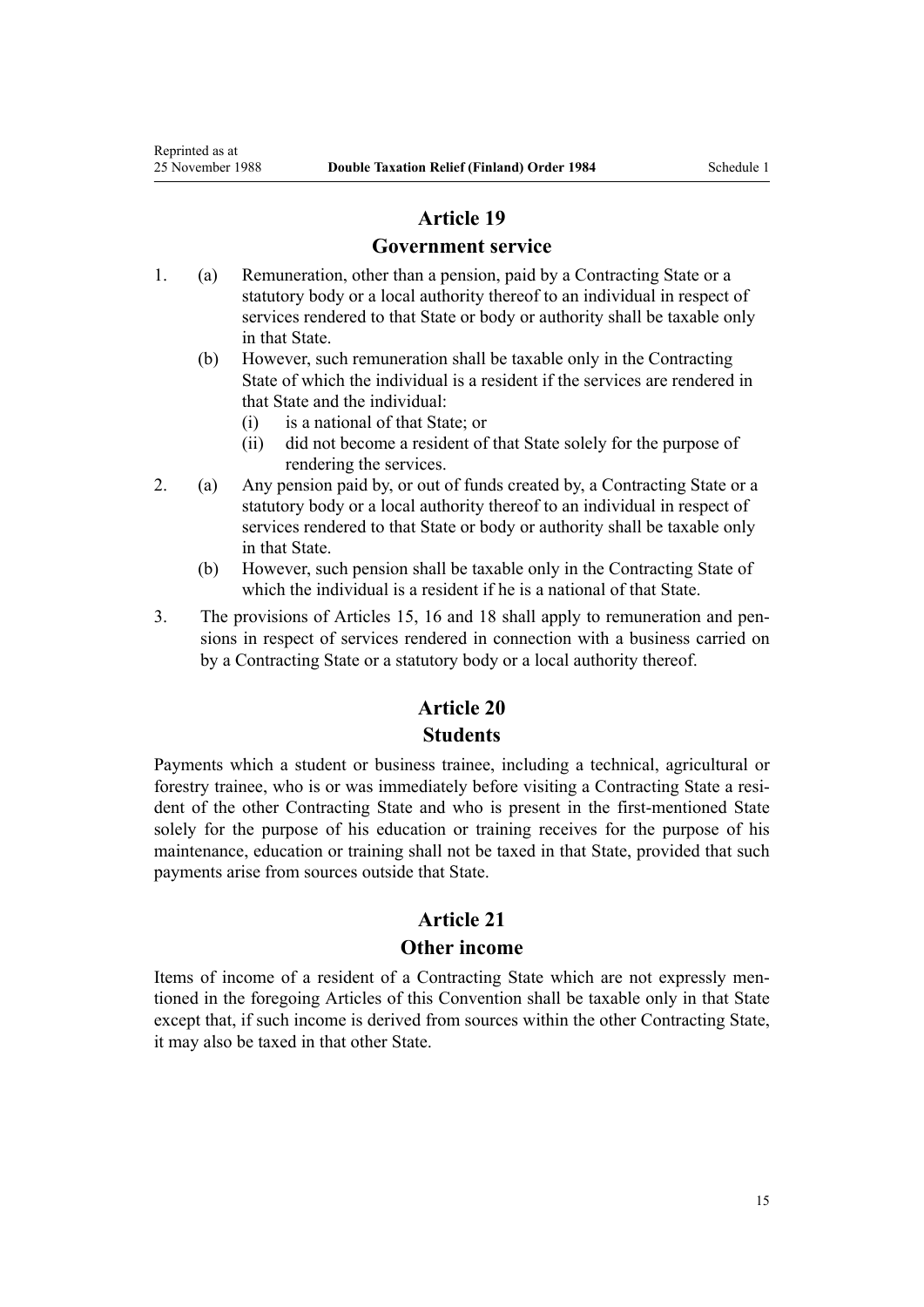### **Finnish undivided estates**

- 1. Where under the provisions of this Convention a resident of New Zealand is exempt or entitled to relief from Finnish tax, similar exemption or relief shall be applied to the undivided estate of any deceased person insofar as one or more of the beneficiaries is a resident of New Zealand.
- 2. Finnish tax on the undivided estate of a deceased person shall insofar as the income accrues to a beneficiary who is a resident of New Zealand be allowed as a credit against New Zealand tax payable in respect of that income, in accordance with Article 23.
- 3. The provisions of this Article shall not be construed as limiting the operation of paragraph 2 of Article 3.

## **Article 23**

#### **Methods for elimination of double taxation**

- 1. In the case of New Zealand, double taxation shall be eliminated as follows:
	- (a) Subject to any provisions of the law of New Zealand which may from time to time be in force and which relate to the allowance of a credit against New Zealand tax of tax paid in a country outside New Zealand (which shall not affect the general principle hereof), Finnish tax paid under the law of Finland and consistently with this Convention, whether directly or by deduction, in respect of income derived by a New Zealand resident from sources in Finland (excluding, in the case of a dividend, tax paid in respect of the profits out of which the dividend is paid) shall be allowed as a credit against New Zealand tax payable in respect of that income.
	- (b) For the purposes of this Article, profits, income or gains of a resident of New Zealand which are taxed in Finland in accordance with the Convention shall be deemed to arise from sources in Finland.
	- (c) Where a partnership is subjected to Finnish tax on income which under the Convention or under the law of New Zealand has its source in Finland, any member of that partnership who is subjected to New Zealand tax on his share of the profits of the partnership shall be allowed, as a credit against New Zealand tax, an amount equal to the same proportion of the Finnish tax paid by the partnership as his share of the profits of the partnership bears to the total profits of the partnership.
- 2. In the case of Finland, double taxation shall be eliminated as follows:
	- (a) Where a resident of Finland derives income which, in accordance with the provisions of this Convention, may be taxed in New Zealand, Finland shall, subject to the provisions of sub-paragraph (b), allow as a de-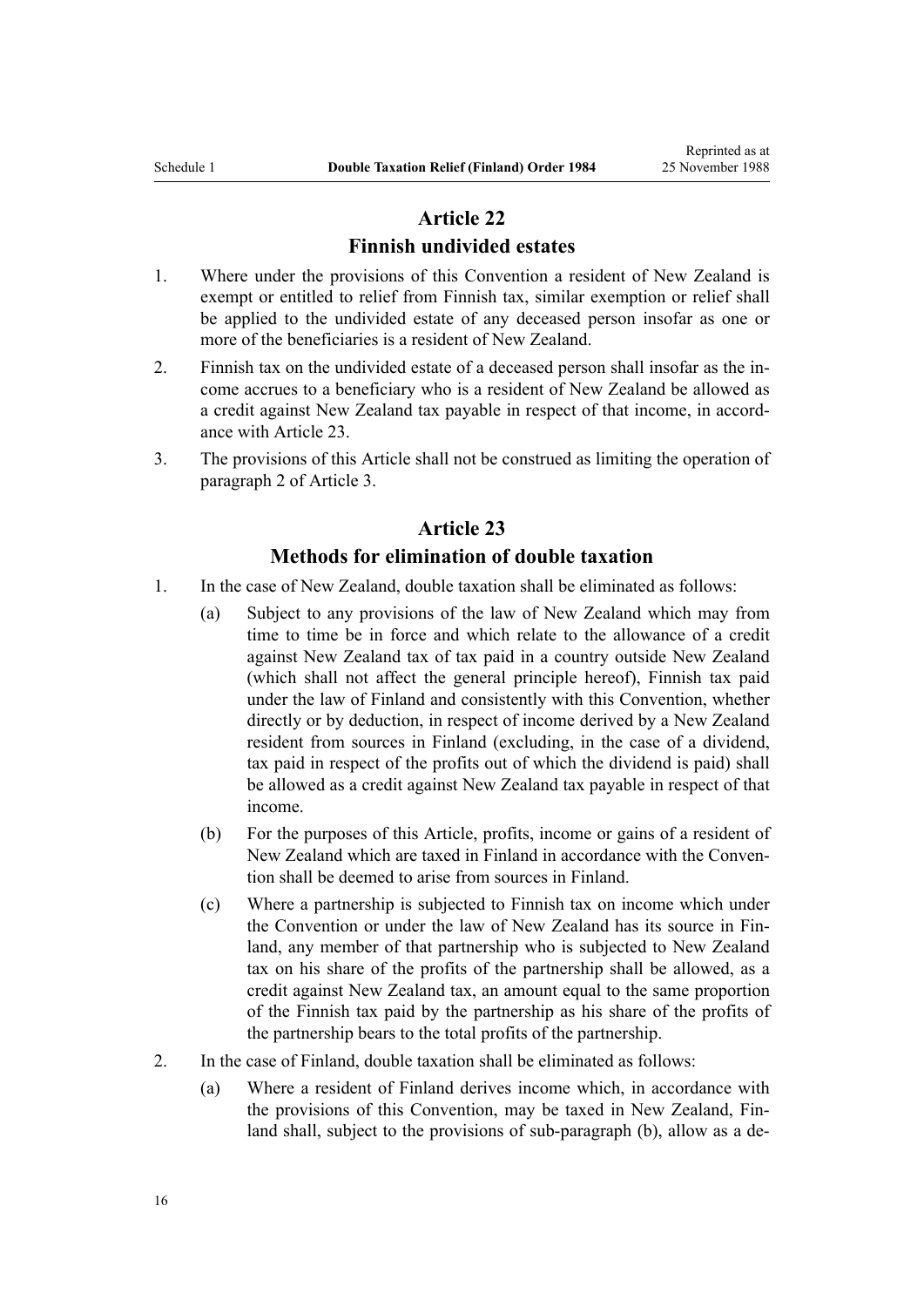Reprinted as at

Such deduction shall not, however, exceed that part of the tax on income, as computed before the deduction is given, which is attributable to the income which may be taxed in New Zealand.

- (b) Dividends paid by a company which is a resident of New Zealand to a company which is a resident of Finland shall be exempt from Finnish tax to the extent that the dividends would have been exempt from tax under Finnish taxation law if both companies had been residents of Finland.
- (c) Notwithstanding any other provision of the Convention, an individual who is a resident of New Zealand and under Finnish taxation law with respect to the Finnish taxes referred to in Article 2 also is regarded as a resident of Finland may be taxed in Finland. However, Finland shall allow any New Zealand tax paid on the income as a deduction from Finnish tax in accordance with the provisions of sub-paragraph (a). The provisions of this sub-paragraph shall apply only to nationals of Finland.
- (d) Where in accordance with any provisions of the Convention income derived by a resident of Finland is exempt from tax in Finland, Finland may nevertheless, in calculating the amount of tax on the remaining income of such resident, take into account the exempted income.

### **Article 24**

#### **Mutual agreement procedure**

- 1. Where a resident of a Contracting State considers that the actions of one or both of the Contracting States result or will result for him in taxation not in accordance with the provisions of this Convention, he may, irrespective of the remedies provided by the domestic law of those States, present his case to the competent authority of the Contracting State of which he is a resident. The case must be presented within three years from the first notification of the action resulting in taxation not in accordance with the provisions of the Convention.
- 2. The competent authority shall endeavour, if the objection appears to it to be justified and if it is not itself able to arrive at a satisfactory solution, to resolve the case by mutual agreement with the competent authority of the other Contracting State, with a view to the avoidance of taxation which is not in accordance with the Convention. Any agreement reached shall be implemented notwithstanding any time limits in the domestic law of the Contracting States.
- 3. The competent authorities of the Contracting States shall endeavour to resolve by mutual agreement any difficulties or doubts arising as to the interpretation or application of the Convention. In particular, the competent authorities of the Contracting States may consult together to endeavour to agree to the same allocation of income between a resident of a Contracting State and any associated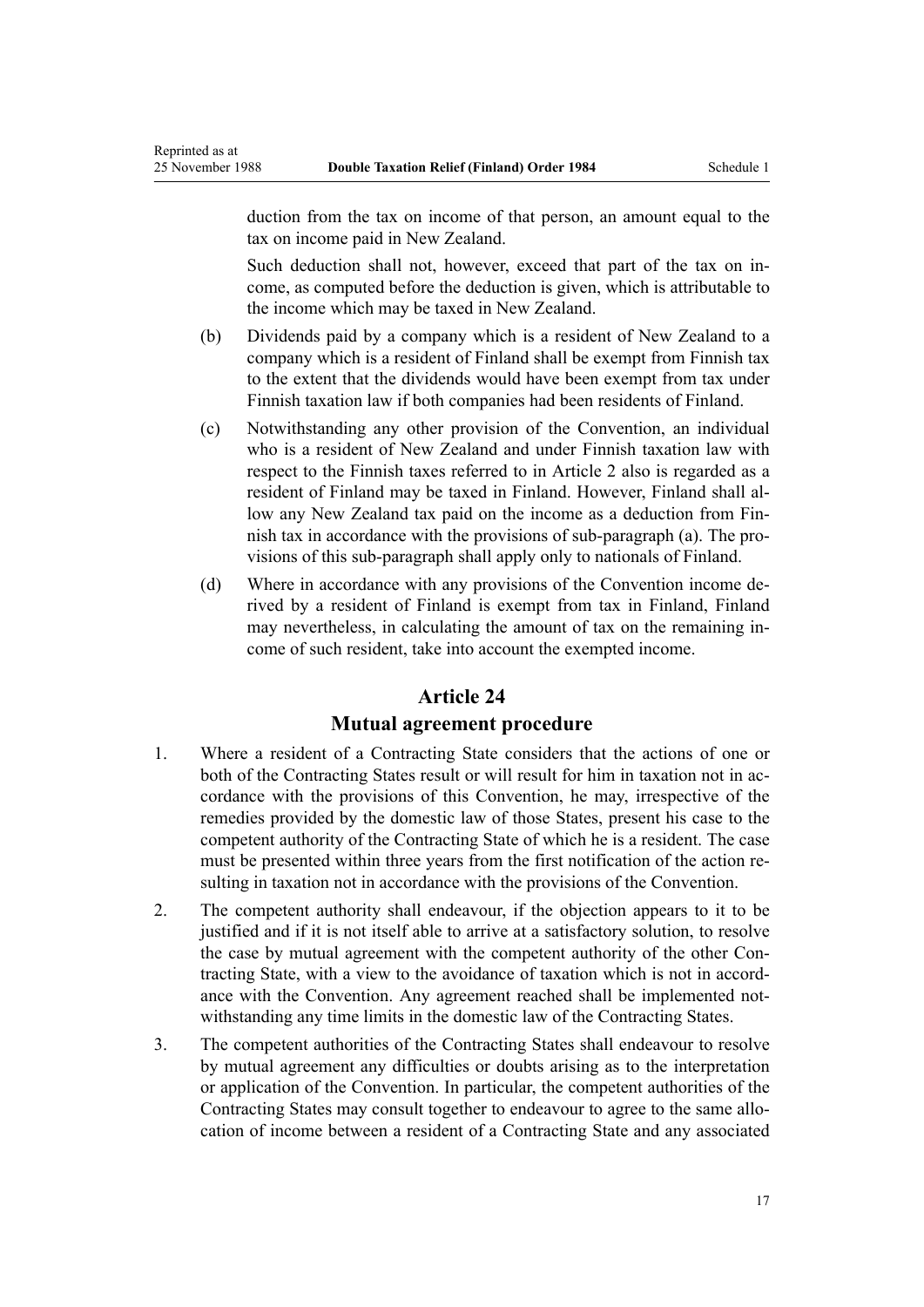person, referred to in Article 9. They may also consult together for the elimination of double taxation in cases not provided for in the Convention.

4. The competent authorities of the Contracting States may communicate with each other directly for the purpose of giving effect to the provisions of the Convention.

### **Article 25**

#### **Exchange of information**

- 1. The competent authorities of the Contracting States shall exchange such information as is necessary for carrying out the provisions of this Convention or of the domestic laws of the Contracting States concerning taxes covered by the Convention insofar as the taxation thereunder is not contrary to the Convention, as well as to prevent fiscal evasion. The exchange of information is not restricted by Article 1. Any information received by a Contracting State shall be treated as secret in the same manner as information obtained under the domestic laws of that State and shall be disclosed only to persons or authorities (including courts and administrative bodies) involved in the assessment or collection of, the enforcement or prosecution in respect of, or the determination of appeals in relation to, the taxes covered by the Convention. Such persons or authorities shall use the information only for such purposes. They may disclose the information in public court proceedings or in judicial decisions.
- 2. In no case shall the provisions of paragraph 1 be construed so as to impose on a Contracting State the obligation:
	- (a) to carry out administrative measures at variance with the laws and administrative practice of that or of the other Contracting State;
	- (b) to supply information which is not obtainable under the laws or in the normal course of the administration of that or of the other Contracting State;
	- (c) to supply information which would disclose any trade, business, industrial, commercial or professional secret or trade process, or information, the disclosure of which would be contrary to public policy (ordre public).

## **Article 26**

#### **Diplomatic and consular officers**

Nothing in this Convention shall affect the fiscal privileges of diplomatic or consular officers under the general rules of international law or under the provisions of special international agreements.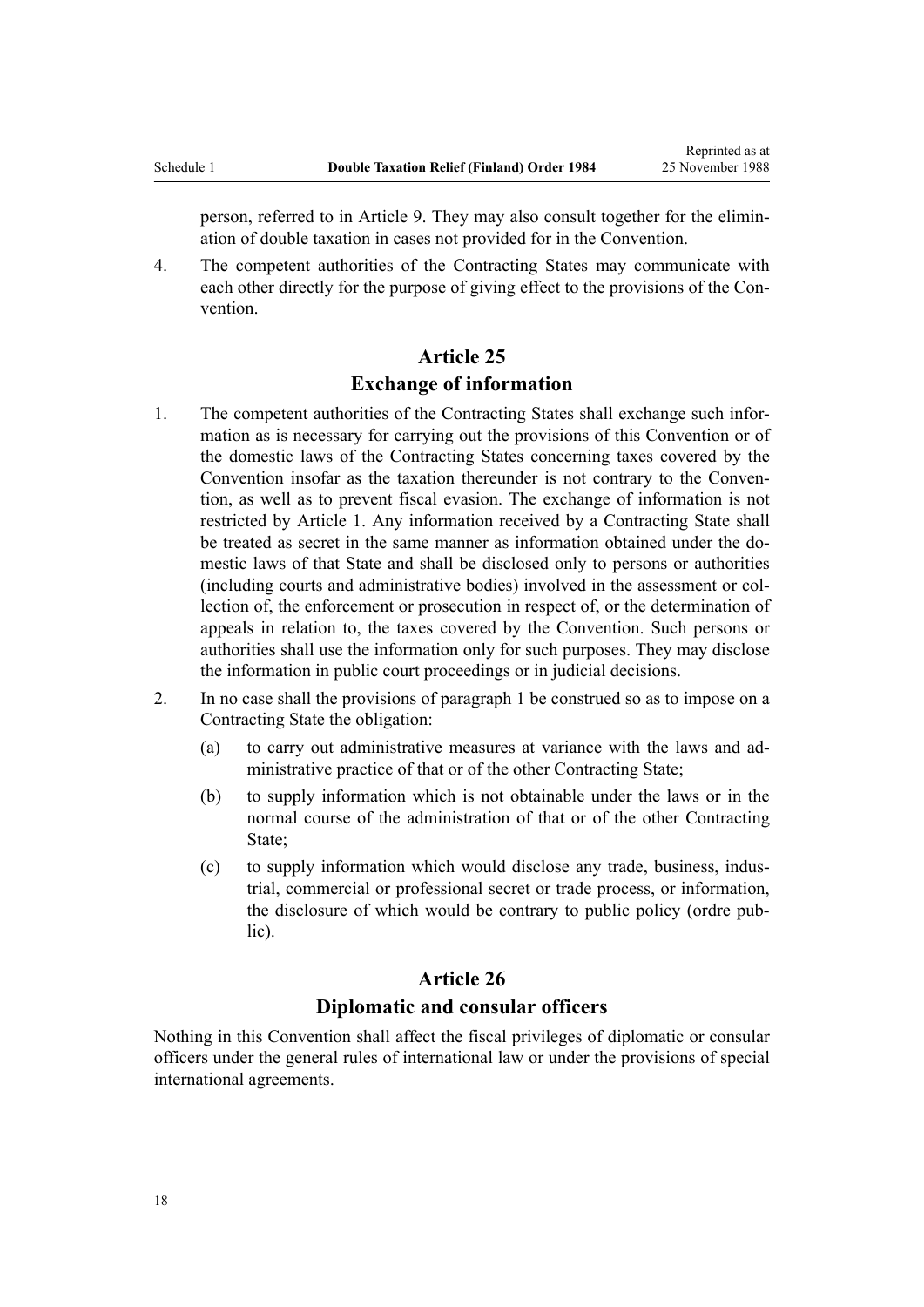### **Territorial extension**

- 1. This Convention may be extended, either in its entirety or with any necessary modifications, to any territory for whose international relations either Contracting State is responsible, which imposes taxes substantially similar in character to those to which the Convention applies. Any such extension shall take effect from such date and subject to such modifications and conditions (including conditions as to termination) as may be specified and agreed between the Contracting States in notes to be exchanged through diplomatic channels or in any manner in accordance with their constitutional procedures.
- 2. Unless otherwise agreed by both Contracting States, the termination of the Convention by one of them under Article 29 shall also terminate, in the manner provided for in that Article, the application of the Convention to any territory to which it has been extended under this Article.
- 3. Paragraph 2 of Article 2 shall apply to any taxes imposed by any territory to which the Convention is extended under this Article.

## **Article 28**

## **Entry into force**

- 1. The Governments of the Contracting States shall notify each other that the constitutional requirements for the entry into force of this Convention have been complied with.
- 2. The Convention shall enter into force thirty days after the date of the later of the notifications referred to in paragraph 1 and its provisions shall apply:
	- (a) in New Zealand:

to income assessable for any income year beginning on or after 1 April in the calendar year next following that in which the Convention enters into force;

- (b) in Finland:
	- (i) in respect of taxes withheld at source, to income derived on or after 1 January in the calendar year next following the year in which the Convention enters into force;
	- (ii) in respect of other taxes on income, to taxes chargeable for any taxable year beginning on or after 1 January in the calendar year next following the year in which the Convention enters into force.

# **Article 29**

## **Termination**

This Convention shall remain in force until terminated by a Contracting State. Either Contracting State may terminate the Convention, through diplomatic channels, by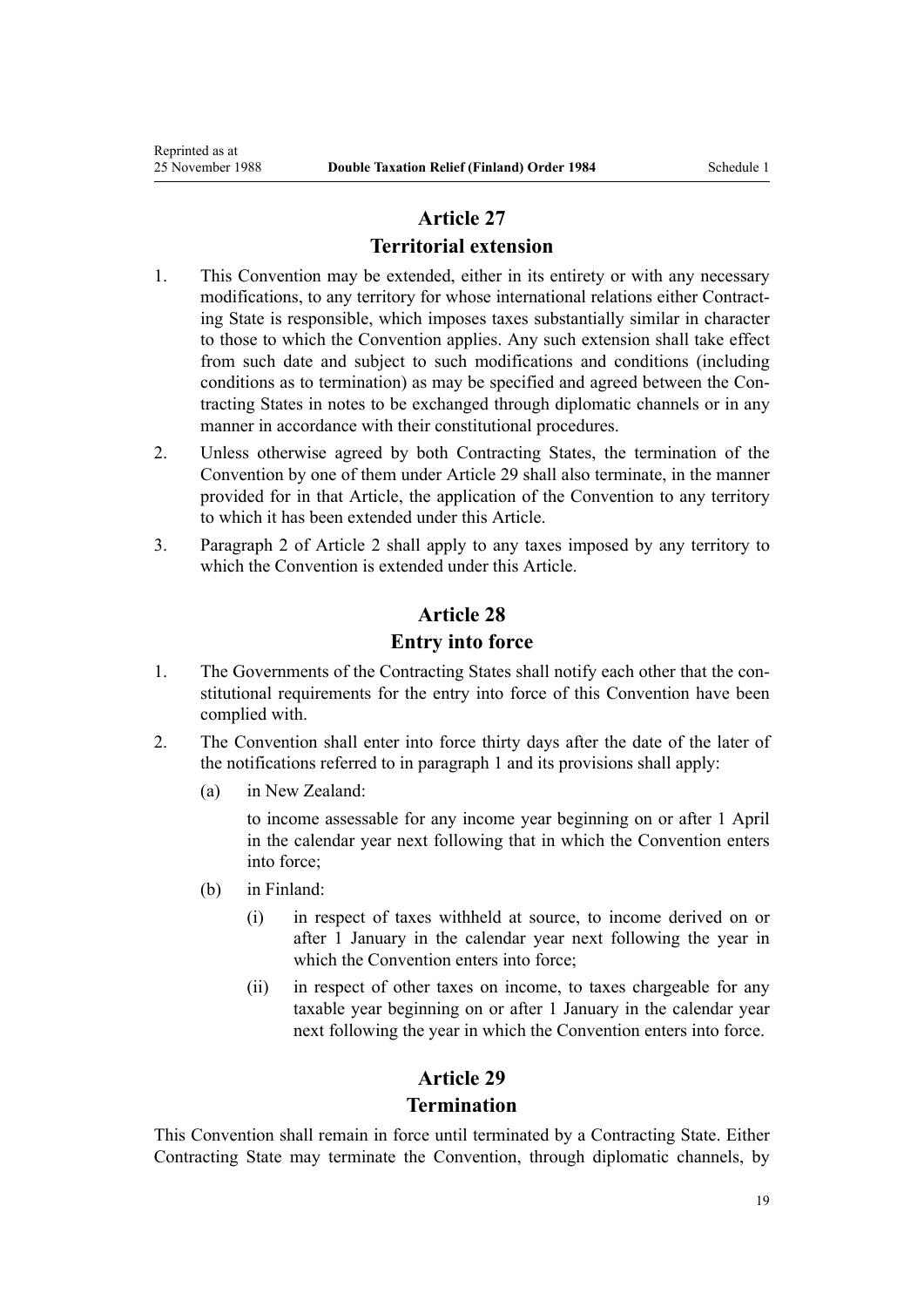giving notice of termination on or before 30 June in any year after the period of five years from the date on which the Convention enters into force. In such event, the Convention shall cease to apply:

(a) in New Zealand:

to income assessable for any income year beginning on or after 1 April in the calendar year next following that in which the notice of termination is given;

- (b) in Finland:
	- (i) in respect of taxes withheld at source, to income derived on or after 1 January in the calendar year next following the year in which the notice is given;
	- (ii) in respect of other taxes on income, to taxes chargeable for any taxable year beginning on or after 1 January in the calendar year next following the year in which the notice is given.

IN WITNESS WHEREOF the undersigned, duly authorised thereto, have signed this Convention.

DONE in duplicate at Helsinki this 12th day of March 1982 in the English language.

For the Government of New Zealand F. O. Wilson

For the Government of Finland Matti Tuovinen

## **Protocol**

to the Convention between the Government of New Zealand and the Government of Finland for the avoidance of double taxation and the prevention of fiscal evasion with respect to taxes on income.

At the signing today of the Convention between the Government of New Zealand and the Government of Finland for the avoidance of double taxation and the prevention of fiscal evasion with respect to taxes on income, the undersigned have agreed upon the following additional provisions which shall form an integral part of that Convention.

It is agreed that: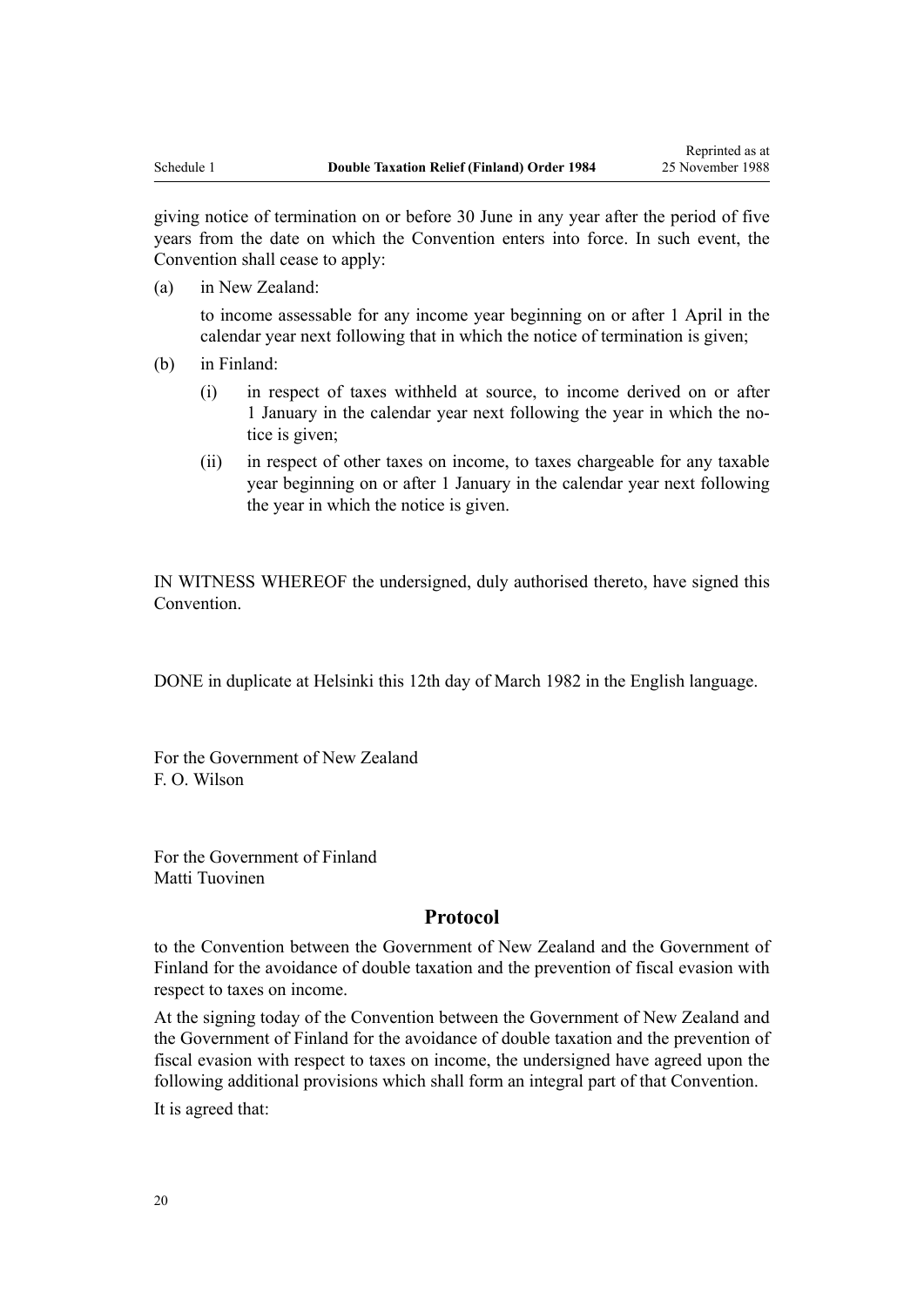1. With reference to Article 2:

for the purposes of sub-paragraph (a) of paragraph 1 of Article 2, the New Zealand income tax does not include the bonus issue tax.

2. With reference to Articles 3, 4, 8, 13 and 15:

the term "place of effective management" means, in the case of a person other than an individual, the place of that person's practical day to day management, irrespective of where the overriding control is exercised.

3. With reference to Article 6:

the term "enjoyment" means the enjoyment resulting from a right to use or occupy the real property held by the company.

4. With reference to Article 7:

because New Zealand has a special basis for taxing insurance companies and because the provisions of Article 7 are not consistent with that basis, nothing in Article 7 shall affect the operation of any law of a Contracting State relating to the calculation of income and the computation of profits from insurance, provided that if the relevant laws in force in either State at the date of signature of that Convention are varied (otherwise than in minor respects so as not to affect its general character) the Contracting States shall consult each other with a view to agreeing to any amendment of this paragraph that may be appropriate.

5. With reference to Article 10:

the term "tax on the company's undistributed profits" shall not include the New Zealand bonus issue tax.

6. With reference to Articles 10, 11 and 12:

if in any future double taxation convention with any other State, being a member of the Organisation for Economic Co-operation and Development.

- (a) Finland should limit its taxation at source of dividends, or
- (b) New Zealand should limit its taxation at source of dividends, interest or royalties

to a rate lower than the one provided for in any of such articles, the two Governments will undertake to review the appropriate provisions with a view to providing the same treatment.

7. If, at any time after the date of signature of this Protocol, New Zealand shall include an Article on non-discrimination in any of its double taxation conventions, the Government of New Zealand shall without undue delay inform the Government of Finland and shall enter into negotiations with the Government of Finland with a view to including such an Article in the Convention signed today.

This Protocol shall remain in force as long as the Convention, signed today, remains in force.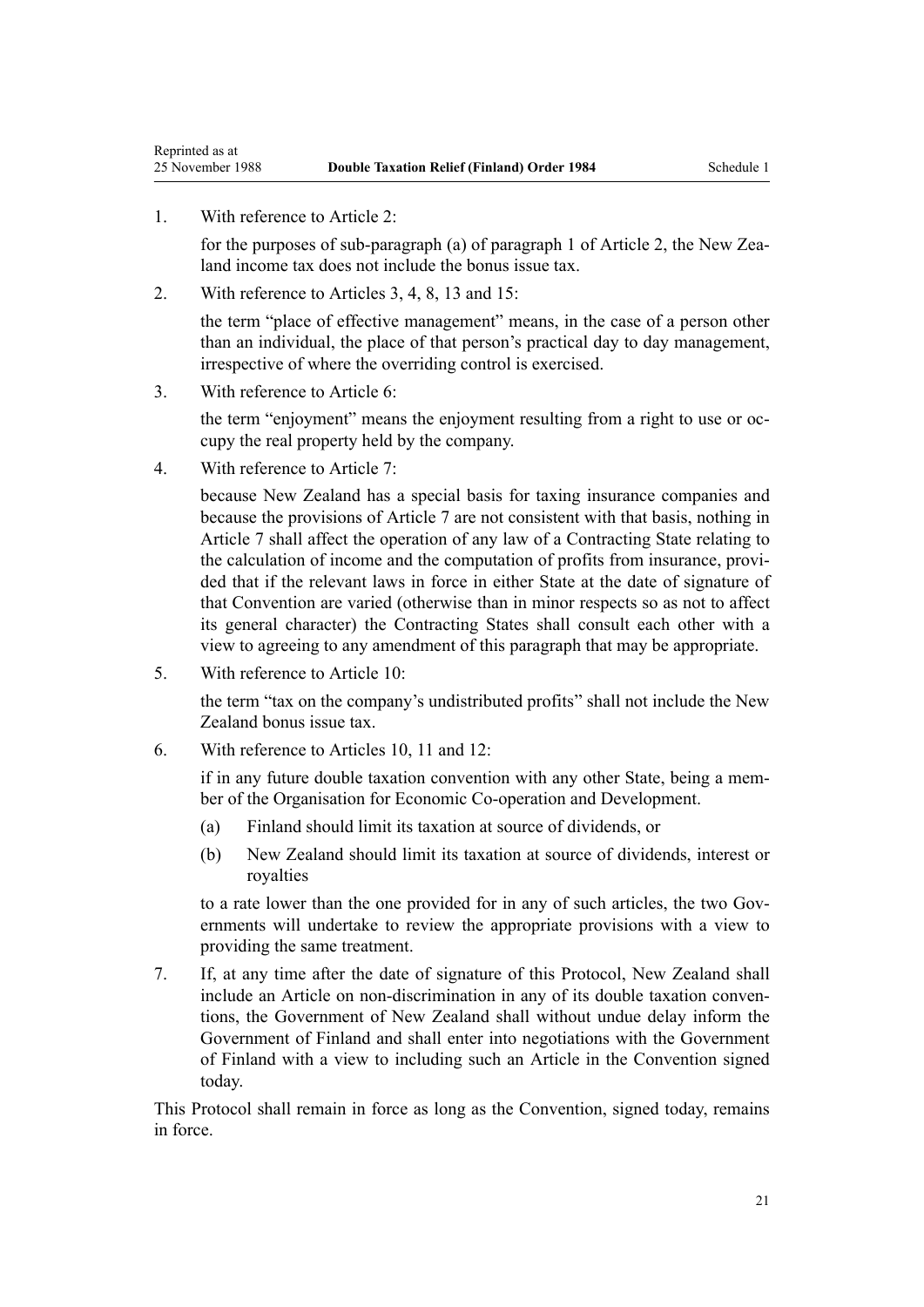DONE in duplicate at Helsinki this 12th day of March 1982 in the English language.

For the Government of New Zealand F. O. Wilson

For the Government of Finland Matti Tuovinen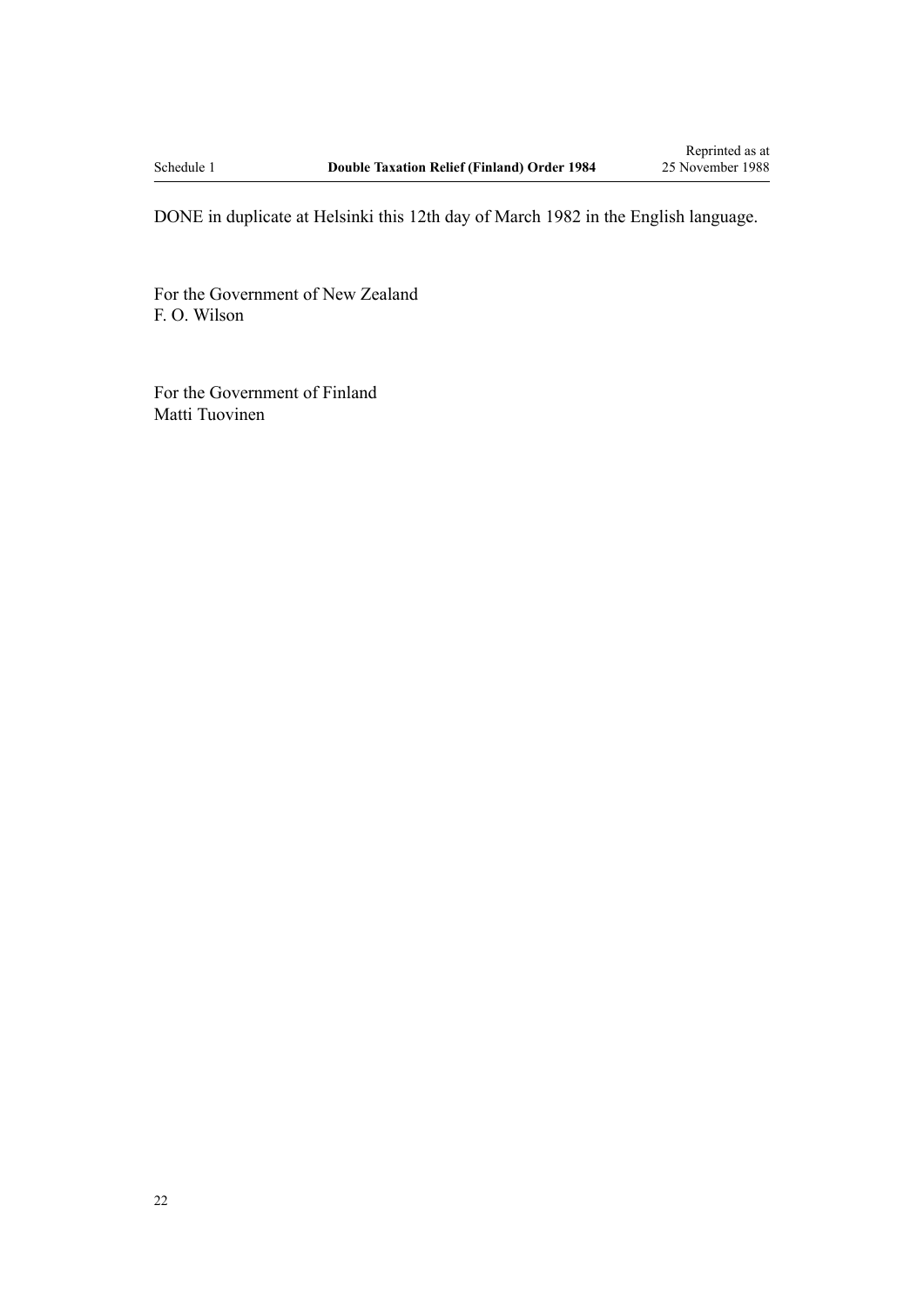### **Schedule 2**

#### **Second Protocol**

# **Protocol to amend the Convention between the Government of New Zealand and the Government of Finland for the avoidance of double taxation and the prevention of fiscal evasion with respect to taxes on income**

Schedule 2: inserted (with effect on 8 May 1988), on 25 November 1988, by clause 2(2)(b) of the Double Taxation Relief (Finland) Order 1984, Amendment No 1 (SR 1988/14).

The Government of New Zealand and the Government of Finland,

Desiring to conclude a Protocol to amend the Convention between the Contracting States for the avoidance of double taxation and the prevention of fiscal evasion with respect to taxes on income, signed at Helsinki on 12 March 1982,

Have agreed as follows:

<span id="page-22-0"></span>Reprinted as at

### **Article I**

The following new Article 23A shall be inserted immediately after Article 23:

## **"Article 23A Non-discrimination**

- 1. Nationals of a Contracting State shall not be subjected in the other Contracting State to any taxation or any requirement connected therewith which is other or more burdensome than the taxation and connected requirements to which nationals of that other State in the same circumstances are or may be subjected.
- 2. The taxation on a permanent establishment which an enterprise of a Contracting State has in the other Contracting State shall not be less favourably levied in that other State than the taxation levied on enterprises of that other State carrying on the same activities.
- 3. Except where the provisions of Article 9, paragraph 6 of Article 11, or paragraph 6 of Article 12, apply, interest, royalties and other disbursements paid by a resident of a Contracting State to a resident of the other Contracting State shall, for the purpose of determining the taxable profits of the first-mentioned resident, be deductible under the same conditions as if they had been paid to a resident of the first-mentioned State.
- 4. Enterprises of a Contracting State, the capital of which is wholly or partly owned or controlled, directly or indirectly, by one or more residents of the other Contracting State, shall not be subjected in the first-mentioned State to any taxation or any requirement connected therewith which is other or more burdensome than the taxation and connected requirements to which enterprises of the first-mentioned State carrying on the same activities, the capital of which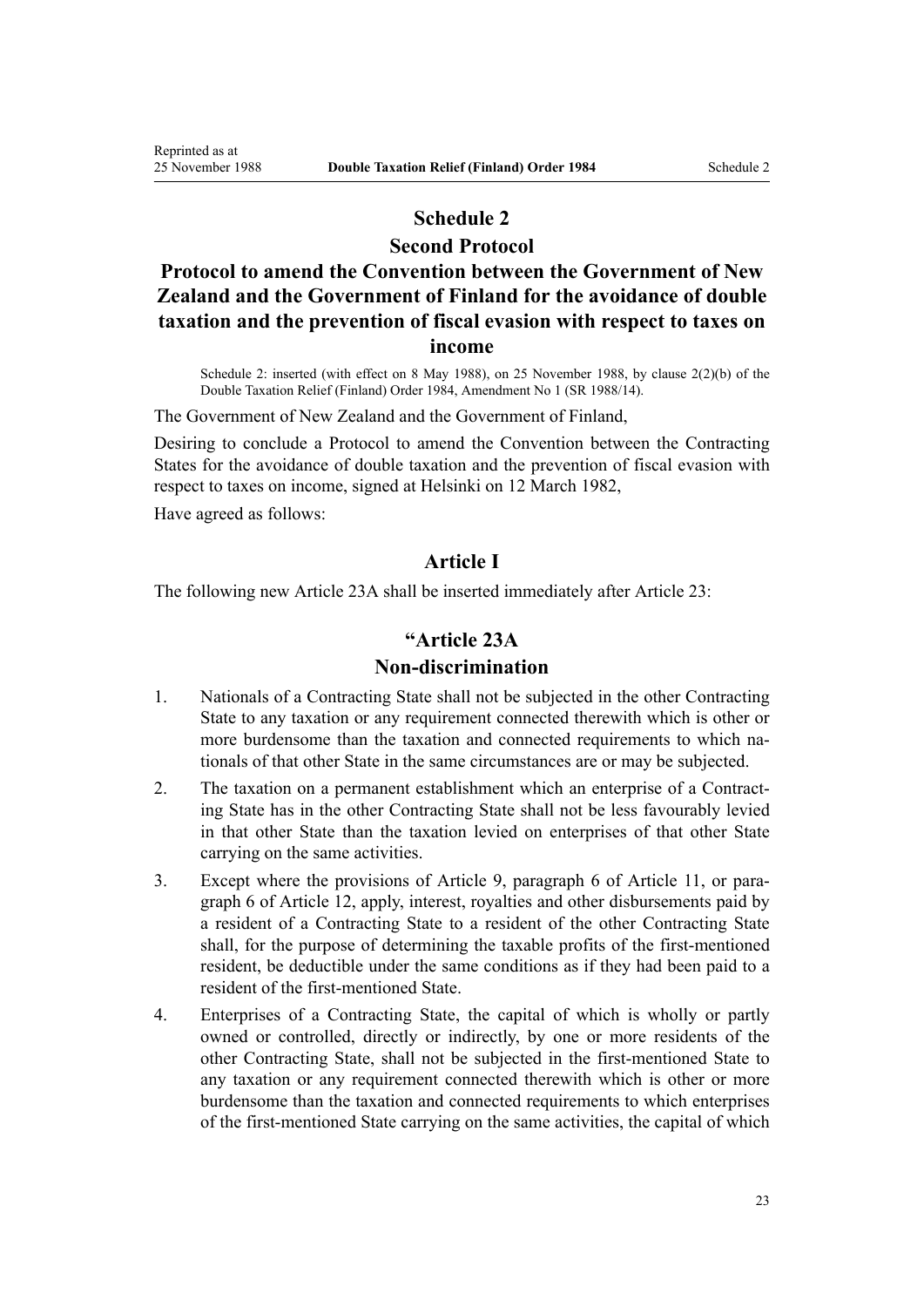is owned or controlled by residents of the first-mentioned State, are or may be subjected.

- 5. This Article shall not apply to any provision of the taxation laws of a Contracting State which:
	- (a) is reasonably designed to prevent or defeat the avoidance or evasion of taxes; or
	- (b) is in force on 5 December 1986 or is substantially similar in general purpose or intent to any such provision but is enacted after that date;

provided that any such provision (except where that provision is in an international agreement) does not allow for different treatment of residents or nationals of the other Contracting State as compared with the treatment of residents or nationals of any third State.

- 6. Nothing in this Article shall be construed as preventing a Contracting State from distinguishing in its taxation laws between residents and non-residents solely on the basis of their residence and to levy taxes or grant exemption, relief, reduction or allowance for tax purposes accordingly.
- 7. In this Article the terms "taxation" and "taxes" mean the taxes to which this Convention applies."

### Article II

Paragraph 7 of the Protocol to the Convention is hereby deleted.

## Article III

- 1. The Contracting States shall notify each other through diplomatic channels that the constitutional requirements for the entry into force of this Protocol have been complied with.
- 2. This Protocol shall enter into force thirty days after the date of the latter of the notifications referred to in paragraph 1 and its provisions shall have effect:
	- (a) in New Zealand:

for any income year beginning on or after 1 April in the calendar year next following the date on which the Protocol enters into force;

- (b) in Finland:
	- (i) in respect of taxes withheld at source, on income derived on or after 1 January in the calendar year next following the date on which the Protocol enters into force;
	- (ii) in respect of other taxes on income, for taxes chargeable for any tax year beginning on or after 1 January in the calendar year next following the date on which the Protocol enters into force.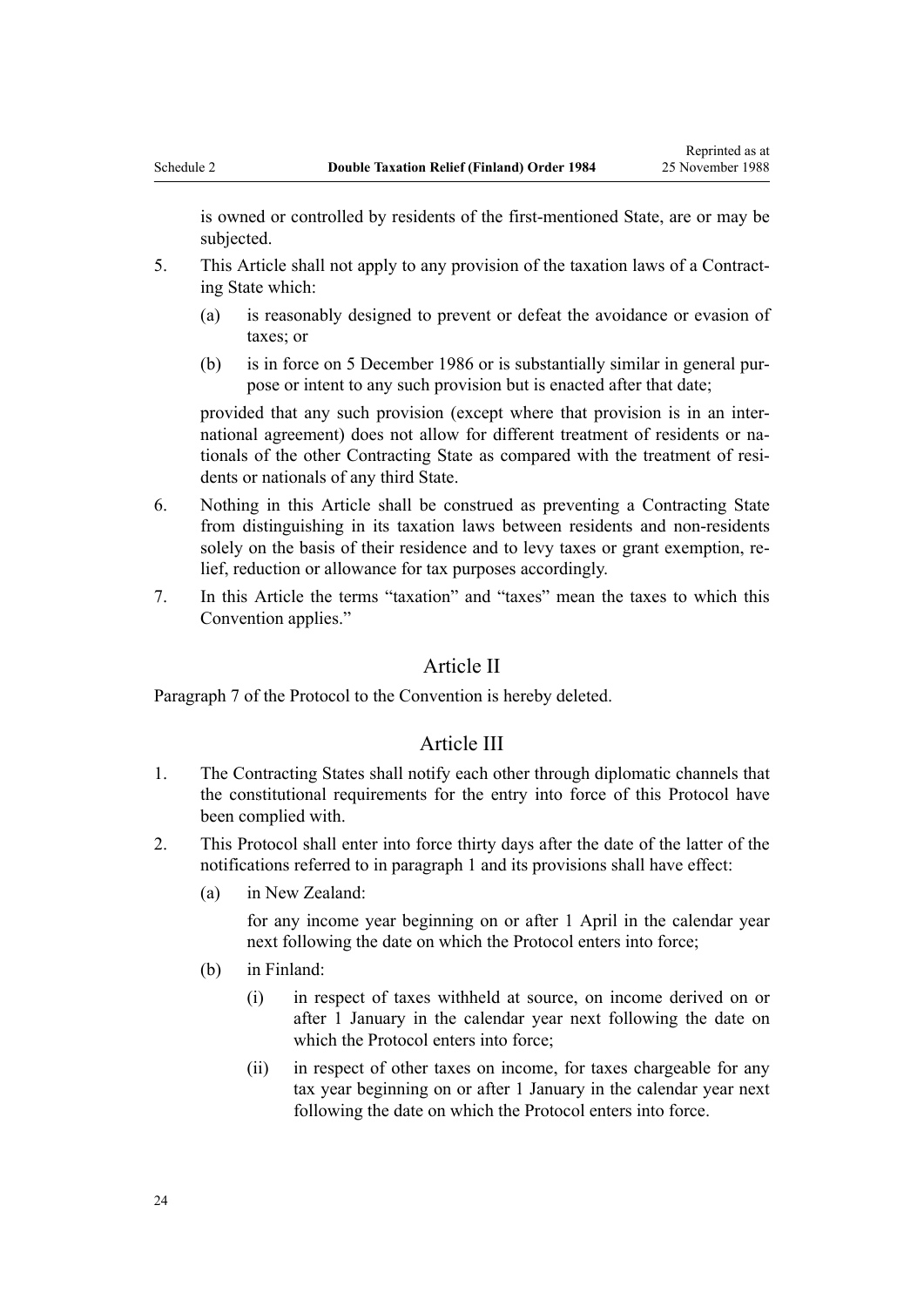IN WITNESS WHEREOF the undersigned, duly authorised thereto, have signed this Protocol.

DONE in duplicate at Helsinki this 5th day of December 1986, in the English language.

For the Government of New Zealand: Alison Vale Stokes

For the Government of Finland: Ake Wihtol

> P G Millen, Clerk of the Executive Council.

Issued under the authority of the [Acts and Regulations Publication Act 1989.](http://prd-lgnz-nlb.prd.pco.net.nz/pdflink.aspx?id=DLM195097) Date of notification in *Gazette*: 19 July 1984.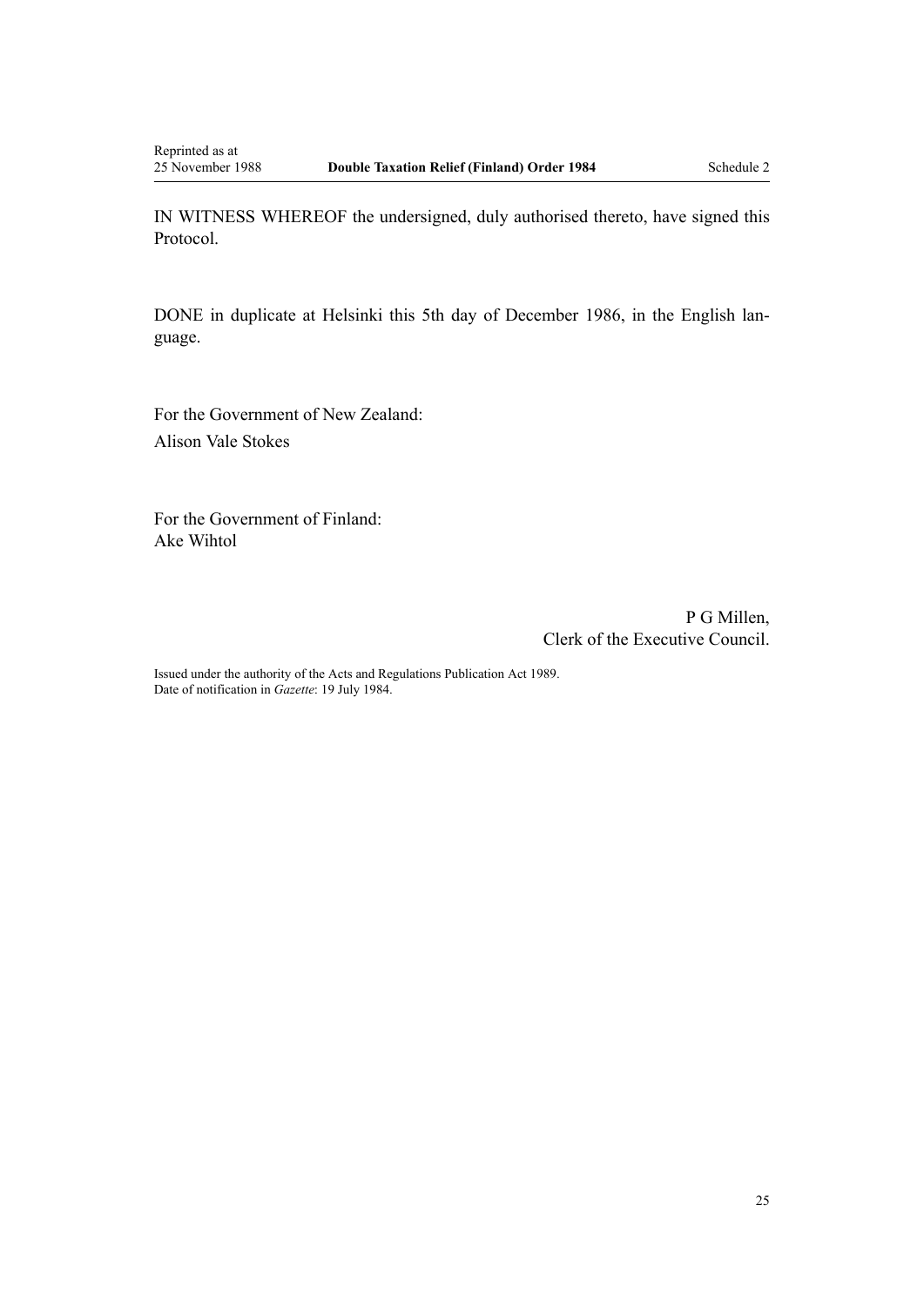#### **Contents**

#### 1 General

- 2 Status of reprints
- 3 How reprints are prepared
- 4 Changes made under section 17C of the Acts and Regulations Publication Act 1989
- 5 List of amendments incorporated in this reprint (most recent first)

#### **Notes**

#### *1 General*

This is a reprint of the Double Taxation Relief (Finland) Order 1984. The reprint incorporates all the amendments to the order as at 25 November 1988, as specified in the list of amendments at the end of these notes.

Relevant provisions of any amending enactments that contain transitional, savings, or application provisions that cannot be compiled in the reprint are also included, after the principal enactment, in chronological order. For more information, *see*<http://www.pco.parliament.govt.nz/reprints/>.

#### *2 Status of reprints*

Under [section 16D](http://prd-lgnz-nlb.prd.pco.net.nz/pdflink.aspx?id=DLM195439) of the Acts and Regulations Publication Act 1989, reprints are presumed to correctly state, as at the date of the reprint, the law enacted by the principal enactment and by the amendments to that enactment. This presumption applies even though editorial changes authorised by [section 17C](http://prd-lgnz-nlb.prd.pco.net.nz/pdflink.aspx?id=DLM195466) of the Acts and Regulations Publication Act 1989 have been made in the reprint.

This presumption may be rebutted by producing the official volumes of statutes or statutory regulations in which the principal enactment and its amendments are contained.

#### *3 How reprints are prepared*

A number of editorial conventions are followed in the preparation of reprints. For example, the enacting words are not included in Acts, and provisions that are repealed or revoked are omitted. For a detailed list of the editorial conventions, *see* <http://www.pco.parliament.govt.nz/editorial-conventions/>or Part 8 of the *Tables of New Zealand Acts and Ordinances and Statutory Regulations and Deemed Regulations in Force*.

#### *4 Changes made under section 17C of the Acts and Regulations Publication Act 1989*

[Section 17C](http://prd-lgnz-nlb.prd.pco.net.nz/pdflink.aspx?id=DLM195466) of the Acts and Regulations Publication Act 1989 authorises the making of editorial changes in a reprint as set out in [sections 17D](http://prd-lgnz-nlb.prd.pco.net.nz/pdflink.aspx?id=DLM195468) and [17E](http://prd-lgnz-nlb.prd.pco.net.nz/pdflink.aspx?id=DLM195470) of that Act so that, to the extent permitted, the format and style of the reprinted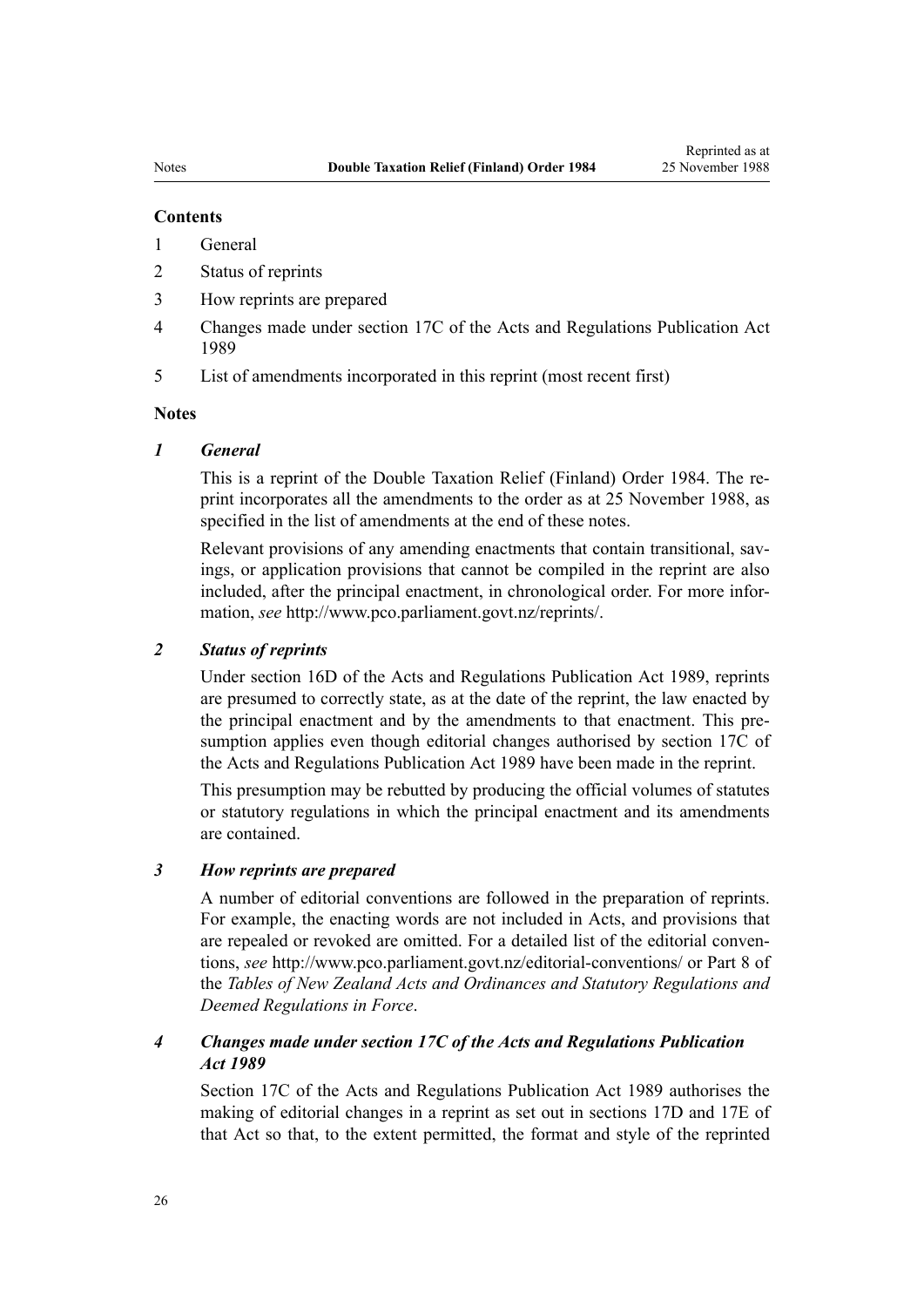enactment is consistent with current legislative drafting practice. Changes that would alter the effect of the legislation are not permitted.

A new format of legislation was introduced on 1 January 2000. Changes to legislative drafting style have also been made since 1997, and are ongoing. To the extent permitted by [section 17C](http://prd-lgnz-nlb.prd.pco.net.nz/pdflink.aspx?id=DLM195466) of the Acts and Regulations Publication Act 1989, all legislation reprinted after 1 January 2000 is in the new format for legislation and reflects current drafting practice at the time of the reprint.

In outline, the editorial changes made in reprints under the authority of [section](http://prd-lgnz-nlb.prd.pco.net.nz/pdflink.aspx?id=DLM195466) [17C](http://prd-lgnz-nlb.prd.pco.net.nz/pdflink.aspx?id=DLM195466) of the Acts and Regulations Publication Act 1989 are set out below, and they have been applied, where relevant, in the preparation of this reprint:

- omission of unnecessary referential words (such as "of this section" and "of this Act")
- typeface and type size (Times Roman, generally in 11.5 point)
- layout of provisions, including:
	- *indentation*
	- position of section headings (eg, the number and heading now appear above the section)
- format of definitions (eg, the defined term now appears in bold type, without quotation marks)
- format of dates (eg, a date formerly expressed as "the 1st day of January 1999" is now expressed as "1 January 1999")
- position of the date of assent (it now appears on the front page of each Act)
- punctuation (eg, colons are not used after definitions)
- Parts numbered with roman numerals are replaced with arabic numerals, and all cross-references are changed accordingly
- case and appearance of letters and words, including:
	- format of headings (eg, headings where each word formerly appeared with an initial capital letter followed by small capital letters are amended so that the heading appears in bold, with only the first word (and any proper nouns) appearing with an initial capital letter)
	- small capital letters in section and subsection references are now capital letters
- schedules are renumbered (eg, Schedule 1 replaces First Schedule), and all cross-references are changed accordingly
- running heads (the information that appears at the top of each page)